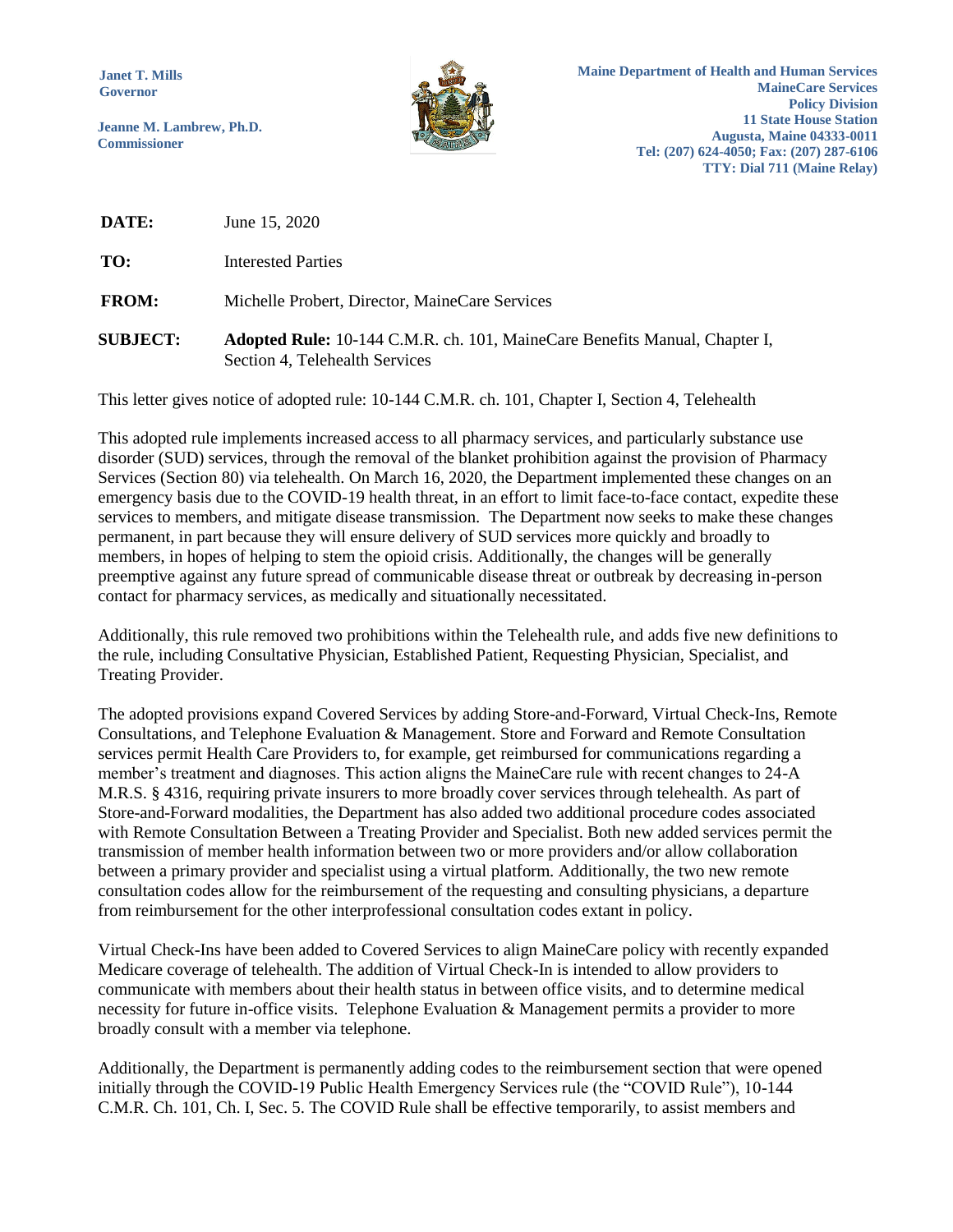providers in specific ways during the COVID crisis, and then the Department intends to repeal the COVID Rule. The COVID Rule makes various other changes to the Telehealth rule, including:

- $(i)$  allows waiver of the requirement in 4.04-1(2) that the covered service delivered by Interactive Telehealth be of comparable quality to what it would be it delivered in person, subject to a new comparability review process and prior approval by the Department;
- (ii) for 4.04-3 (Telephonic Services) waives requirement that Interactive Telehealth Services be unavailable before one may utilize Telephonic Services; and
- (iii) waives requirement in 4.06-2(B) that the provider do member education and obtain written consent from the member prior to provision of services via Telehealth.

The requirement in this adopted rule for the provision of member education and procurement of informed written consent before the provision of Virtual Check In, Store and Forward, Remote Consultation, and Telephone Evaluation & Management services conflicts with the COVID Rule. Where the COVID Rule and a separate MaineCare rule conflict, the COVID rule supersedes and shall apply. *See* COVID Rule, Sec. 5.01. Thus, per the COVID Rule, **no education/written informed consent is required for these new Covered Services while the COVID Rule is in effect**.

The Department is seeking and anticipates receiving approval from the Centers for Medicare and Medicaid Services for these changes.

As a result of review by the Office of the Attorney General, the Department finds that changes are necessary in the final rule. The Department is adding a covered service description and additional clarifying language associated with Telephonic Evaluation & Management. The Department also made two clerical corrections to billing codes so that they are consistent with the codes used in the COVID-19 Emergency Rule.

Rules and related rulemaking documents may be reviewed at, or printed from, the MaineCare website at <http://www.maine.gov/dhhs/oms/rules/index.shtml> or for a fee, interested parties may request a paper copy of rules by calling (207) 624-4050 or Maine Relay number 711.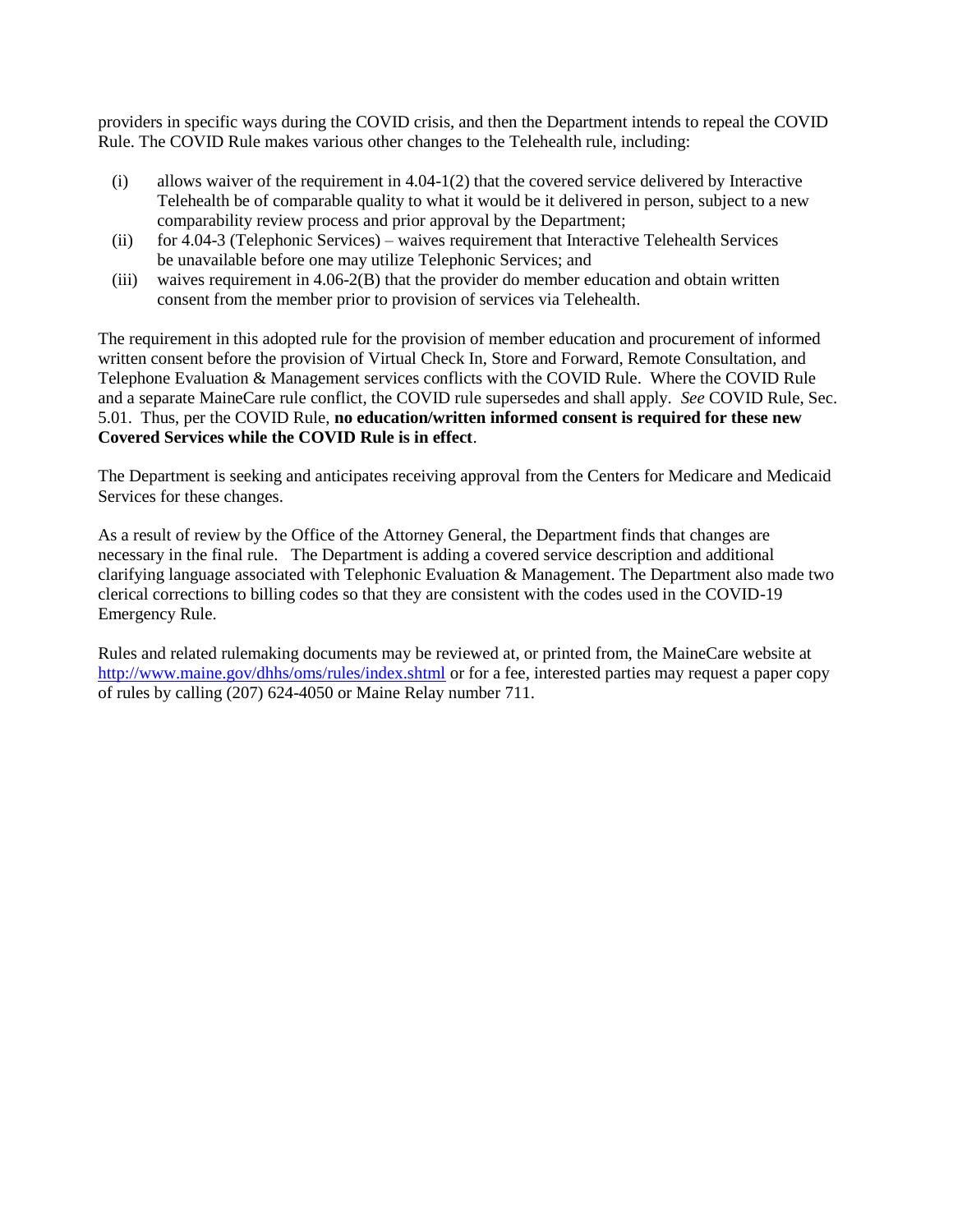# **Notice of Agency Rule-making Adoption**

**AGENCY:** Department of Health and Human Services, Office of MaineCare Services

**CHAPTER NUMBER AND TITLE:** 10-144 C.M.R. Chapter 101, MaineCare Benefits Manual Ch. I, Section 4, Telehealth Services

# **ADOPTED RULE NUMBER:**

**CONCISE SUMMARY:** This adopted rule implements increased access to all pharmacy services, and particularly substance use disorder (SUD) services, through the removal of the blanket prohibition against the provision of Pharmacy Services (Section 80) via telehealth. On March 16, 2020, the Department implemented these changes on an emergency basis due to the COVID-19 health threat, in an effort to limit face-to-face contact, expedite these services to members, and mitigate disease transmission. The Department now seeks to make these changes permanent, in part because they will ensure delivery of SUD services more quickly and broadly to members, in hopes of helping to stem the opioid crisis. Additionally, the changes will be generally preemptive against any future spread of communicable disease threat or outbreak by decreasing in-person contact for pharmacy services, as medically and situationally necessitated.

Additionally, this rule removed two prohibitions within the Telehealth rule, and adds five new definitions to the rule, including Consultative Physician, Established Patient, Requesting Physician, Specialist, and Treating Provider.

The adopted provisions expand Covered Services by adding Store-and-Forward, Virtual Check-Ins, Remote Consultations, and Telephone Evaluation & Management. Store and Forward and Remote Consultation services permit Health Care Providers to, for example, get reimbursed for communications regarding a member's treatment and diagnoses. This action aligns the MaineCare rule with recent changes to 24-A M.R.S. § 4316, requiring private insurers to more broadly cover services through telehealth. As part of Store-and-Forward modalities, the Department has also added two additional procedure codes associated with Remote Consultation Between a Treating Provider and Specialist. Both new added services permit the transmission of member health information between two or more providers and/or allow collaboration between a primary provider and specialist using a virtual platform. Additionally, the two new remote consultation codes allow for the reimbursement of the requesting and consulting physicians, a departure from reimbursement for the other interprofessional consultation codes extant in policy.

Virtual Check-Ins have been added to Covered Services to align MaineCare policy with recently expanded Medicare coverage of telehealth. The addition of Virtual Check-In is intended to allow providers to communicate with members about their health status in between office visits, and to determine medical necessity for future in-office visits. Telephone Evaluation & Management permits a provider to more broadly consult with a member via telephone.

Additionally, the Department is permanently adding codes to the reimbursement section that were opened initially through the COVID-19 Public Health Emergency Services rule (the "COVID Rule"), 10-144 C.M.R. Ch. 101, Ch. I, Sec. 5. The COVID Rule shall be effective temporarily, to assist members and providers in specific ways during the COVID crisis, and then the Department intends to repeal the COVID Rule. The COVID Rule makes various other changes to the Telehealth rule, including: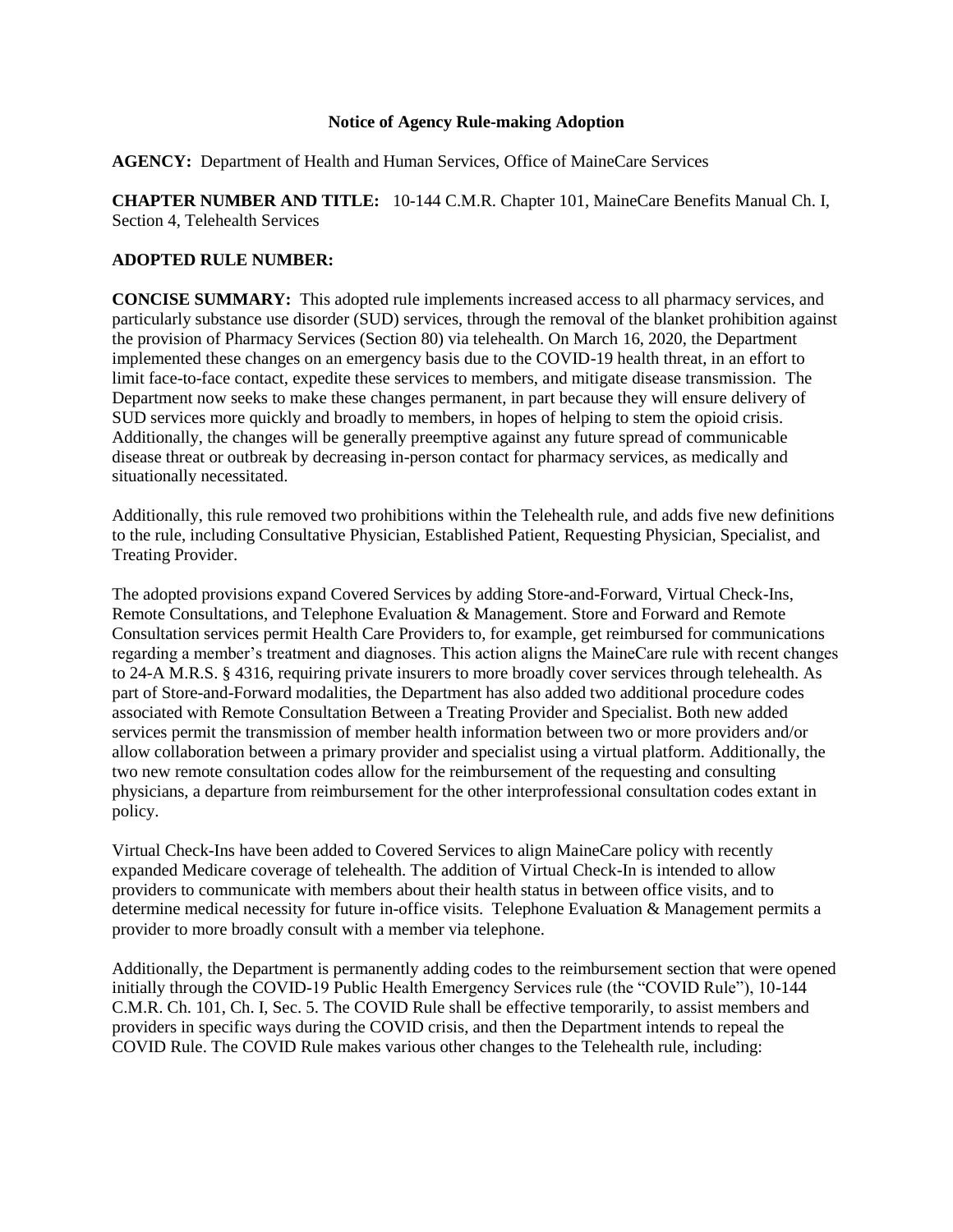- $(i)$  allows waiver of the requirement in 4.04-1(2) that the covered service delivered by Interactive Telehealth be of comparable quality to what it would be it delivered in person, subject to a new comparability review process and prior approval by the Department;
- (ii) for 4.04-3 (Telephonic Services) waives requirement that Interactive Telehealth Services be unavailable before one may utilize Telephonic Services; and
- (iii) waives requirement in 4.06-2(B) that the provider do member education and obtain written consent from the member prior to provision of services via Telehealth.

The requirement in this adopted rule for the provision of member education and procurement of informed written consent before the provision of Virtual Check In, Store and Forward, Remote Consultation, and Telephone Evaluation & Management services conflicts with the COVID Rule. Where the COVID Rule and a separate MaineCare rule conflict, the COVID rule supersedes and shall apply. *See* COVID Rule, Sec. 5.01. Thus, per the COVID Rule, **no education/written informed consent is required for these new Covered Services while the COVID Rule is in effect**.

The Department is seeking and anticipates receiving approval from the Centers for Medicare and Medicaid Services for these changes.

As a result of review by the Office of the Attorney General, the Department finds that changes are necessary in the final rule. The Department is adding a covered service description and additional clarifying language associated with Telephonic Evaluation & Management. The Department also made two clerical corrections to billing codes so that they are consistent with the codes used in the COVID-19 Emergency Rule.

**<http://www.maine.gov/dhhs/oms/rules/index.shtml>** for rules and related rulemaking documents.

| June 15, 2020                               |
|---------------------------------------------|
| Nicole Jurdak, Comprehensive Health Planner |
| Division of Policy                          |
| 109 Capitol Street, 11 State House Station  |
| Augusta, Maine 04333-0011                   |
| Nicole.jurdak@maine.gov                     |
| (207)-624-4058 FAX: (207) 287-6106          |
| TTY users call Maine relay 711              |
|                                             |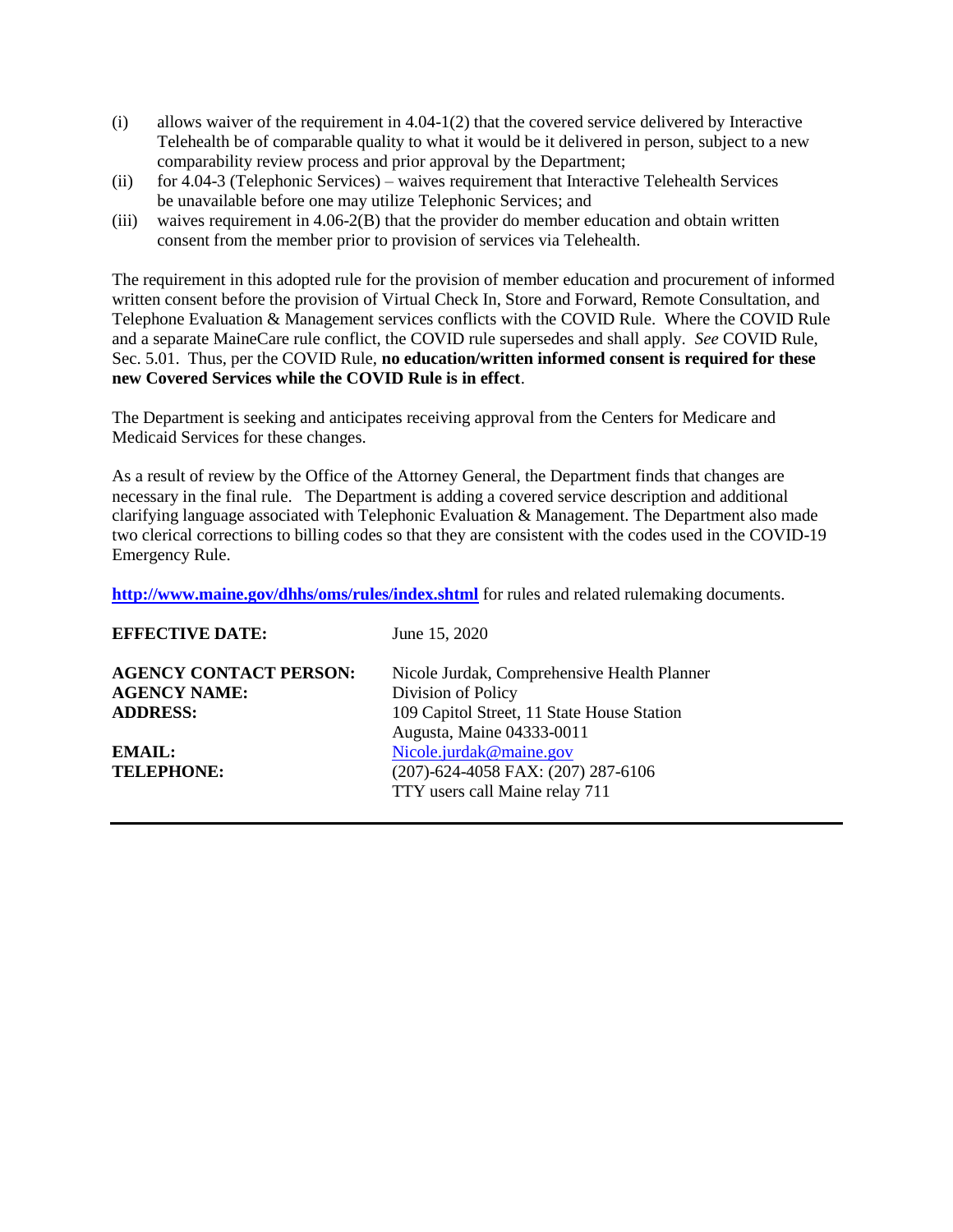# $10\mbox{-}144\text{ Chapter }101$  MAINECARE BENEFITS MANUAL **CHAPTER I**

**SECTION 4** 

# **TELEHEALTH**

Established 4/16/16 Last Updated: June 15, 2020

# TABLE OF CONTENTS

# Page

| 4.01 |             |  |
|------|-------------|--|
|      | $4.01 - 1$  |  |
|      | $4.01 - 2$  |  |
|      | $4.01 - 3$  |  |
|      | $4.01 - 4$  |  |
|      | $4.01 - 5$  |  |
|      | $4.01 - 6$  |  |
|      | $4.01 - 7$  |  |
|      | $4.01 - 8$  |  |
|      | $4.01 - 9$  |  |
|      | $4.01 - 10$ |  |
|      | $4.01 - 11$ |  |
|      | $4.01 - 12$ |  |
|      | $4.01 - 13$ |  |
|      | $4.01 - 14$ |  |
|      | $4.01 - 15$ |  |
|      | $4.01 - 16$ |  |
|      | $4.01 - 17$ |  |
| 4.02 |             |  |
|      | $4.02 - 1$  |  |
|      | $4.02 - 2$  |  |
| 4.03 |             |  |
|      | $4.03 - 1$  |  |
|      | $4.03 - 2$  |  |
| 4.04 |             |  |
|      | $4.04 - 1$  |  |
|      | $4.04 - 2$  |  |
|      | $4.04 - 3$  |  |
|      | $4.04 - 4$  |  |
|      | $4.04 - 5$  |  |
|      | $4.05 - 6$  |  |
| 4.05 |             |  |
| 4.06 |             |  |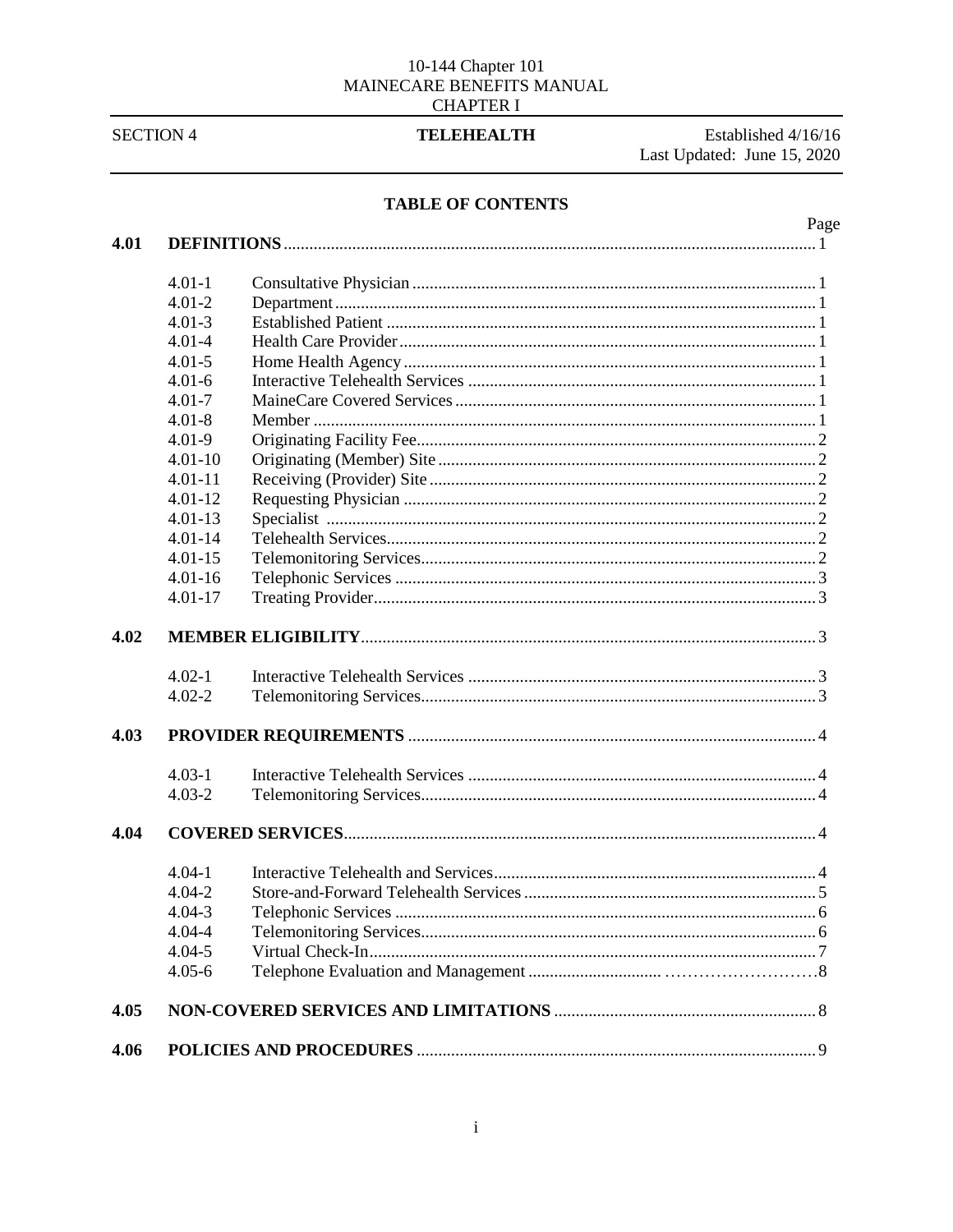# **TABLE OF CONTENTS** (cont.)

|      | $4.06 - 1$<br>$4.06 - 2$ |  |  |
|------|--------------------------|--|--|
|      | $4.06 - 3$               |  |  |
| 4.07 |                          |  |  |
|      | 4 0 7 - 1                |  |  |
|      | $4.07 - 2.$              |  |  |
|      | $4.07 - 3$               |  |  |
|      | $407-4$                  |  |  |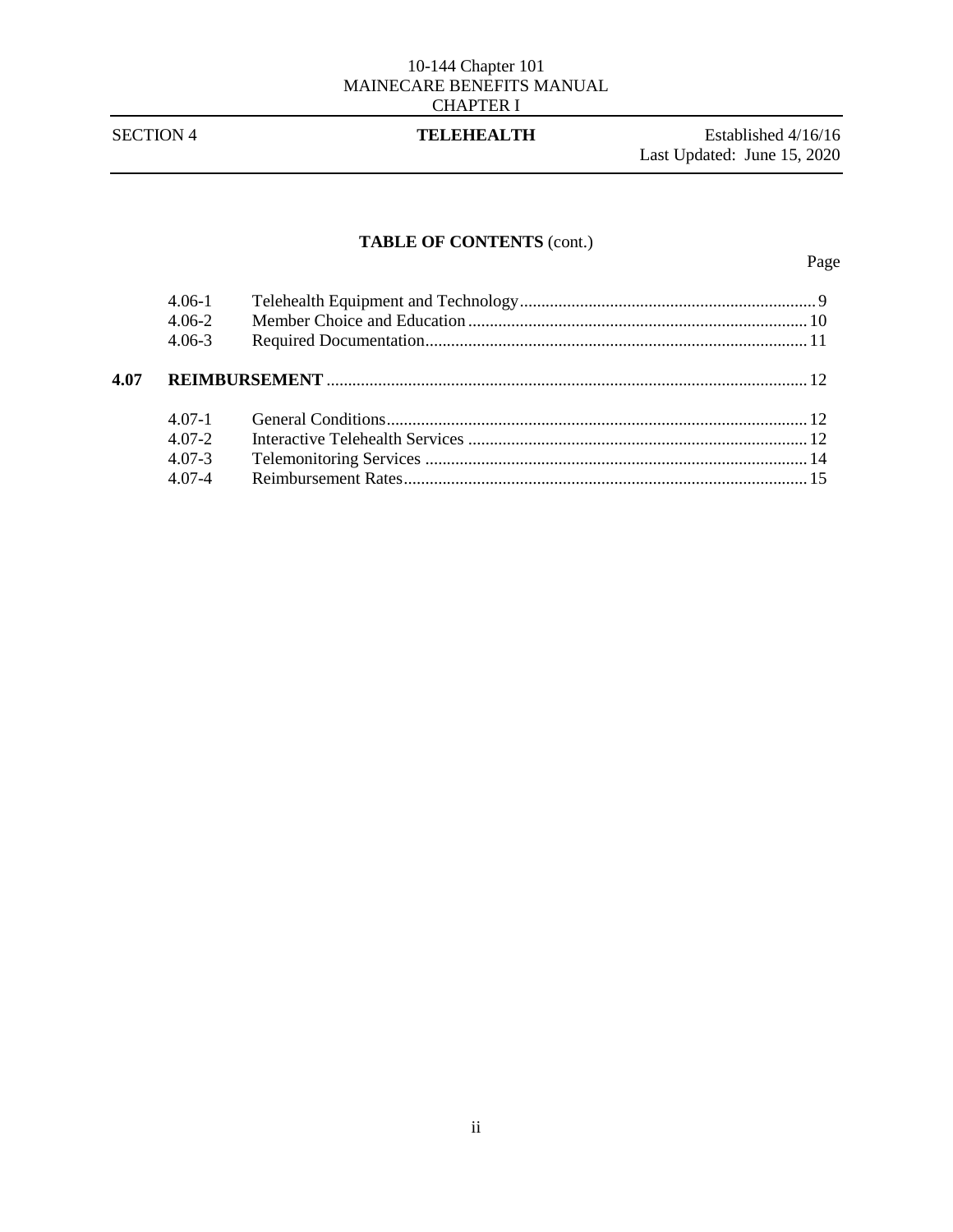SECTION 4 **TELEHEALTH** Established 4/16/16 Last Updated: June 15, 2020

# **4.01 DEFINITIONS**

### 4.01-1 **Consultative Physician**

A physician who provides consultation services to another clinical provider who is actively investigating the health status of an Established Patient or Member.

# 4.01-2 **Department**

The Maine Department of Health and Human Services.

# 4.01-3 **Established Patient**

A person determined to be eligible for MaineCare benefits by the Office for Family Independence (OFI) in accordance with the eligibility standards published by the OFI in the *MaineCare Eligibility Manual*. Some Members may have restrictions on the type and amount of services they are eligible to receive.

# 4.01-4 **Health Care Provider**

Individual or entity licensed or certified under the laws of the state of Maine to provide medical, behavioral health, and related services to MaineCare Members. Health Care Providers must be enrolled as MaineCare Providers in order to be reimbursed for services.

### 4.01-5 **Home Health Agency (HHA)**

A voluntary, public or private organization or a part of such organization, that is certified under Title XVIII of the *Social Security Act* for reimbursement for the delivery of home health services, pursuant to Ch. II Section 40 of the *MaineCare Benefits Manual* ("Home Health Services").

## 4.01-6 **Interactive Telehealth Services**

Real time, interactive visual and audio telecommunications whereby a Member and a Health Care Provider interact remotely through the use of technology.

# 4.01-7 **MaineCare Covered Services**

Services covered and reimbursed through MaineCare as provided in the *MaineCare Benefits Manual.*

# 4.01-8 **Member**

Any person certified as eligible for services under the MaineCare program.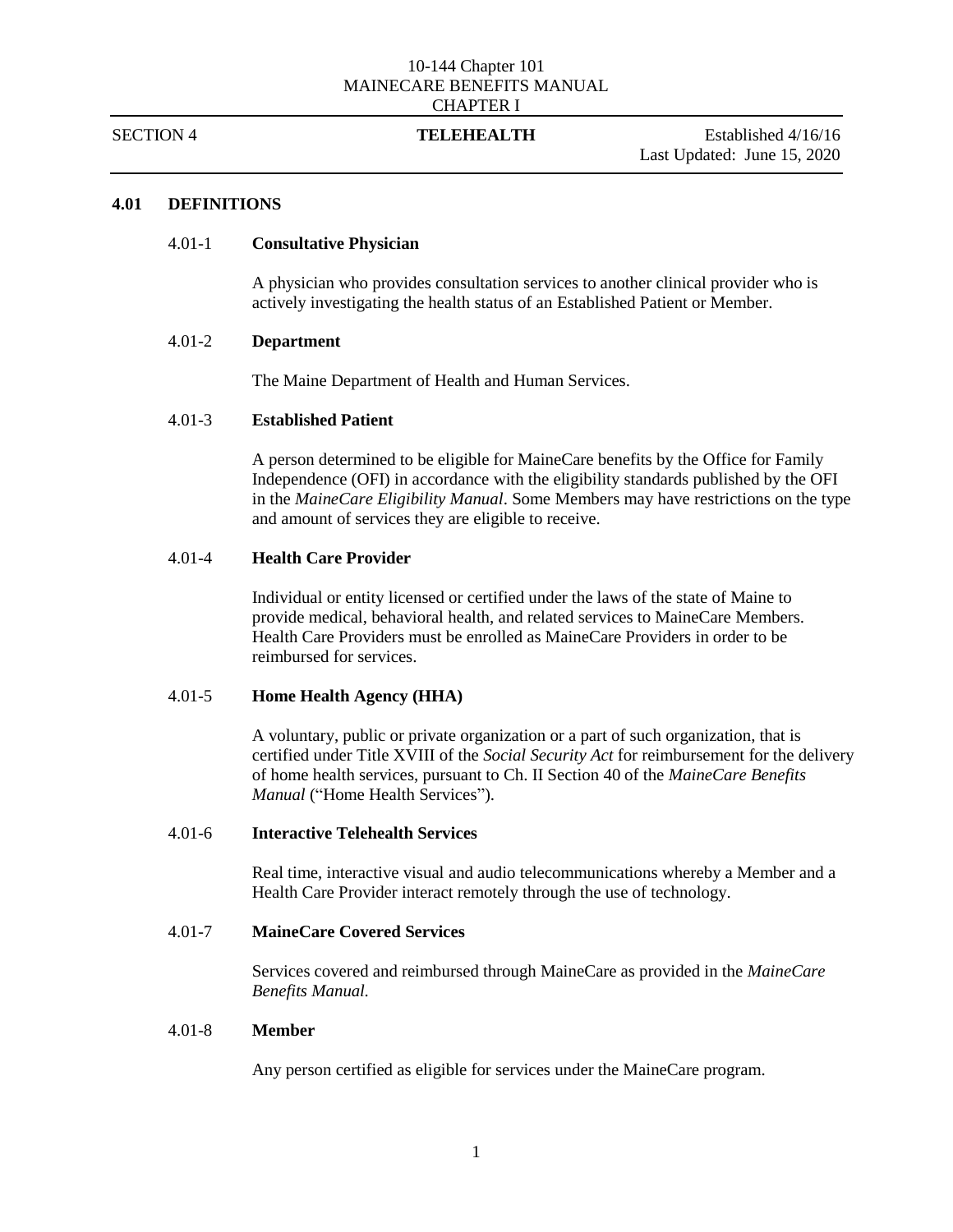SECTION 4 **TELEHEALTH** Established 4/16/16 Last Updated: June 15, 2020

# **4.01 DEFINITIONS** (cont.)

### 4.01-9 **Originating Facility Fee**

Fee paid to the Health Care Provider at the Originating (Member) Site for the service of coordinating Telehealth Services.

# 4.01-10 **Originating (Member) Site**

The site at which the Member is located at the time of Telehealth Service delivery. The Originating (Member) Site will usually be a Health Care Provider's office, but it may also be the Member's residence, provided the proper equipment is available for Telehealth Services.

# 4.01-11 **Receiving (Provider) Site**

The site at which the Health Care Provider delivering the service is located at the time of service delivery.

### 4.01-12 **Requesting Physician**

The physician who is in contact with an Established Patient or Member who is responsible for requesting consult or information about the Member's health status from another clinical provider.

### 4.01-13 **Specialist**

A medical professional highly trained in a particular medical field. Specialists or Consultative Physicians are retained by MaineCare Members upon referral from their Primary Care Physician.

### 4.01-14 **Telehealth Services**

The use of information technology by a Health Care Provider to deliver clinical services at a distance for the purpose of diagnosis, disease monitoring, or treatment. Telehealth Services may be either Telephonic or Interactive (combined video/audio).

### 4.01-15 **Telemonitoring Services**

The use of information technology to remotely monitor a Member's health status through the use of clinical data while the Member remains in the residential setting. Telemonitoring may or may not take place in real time.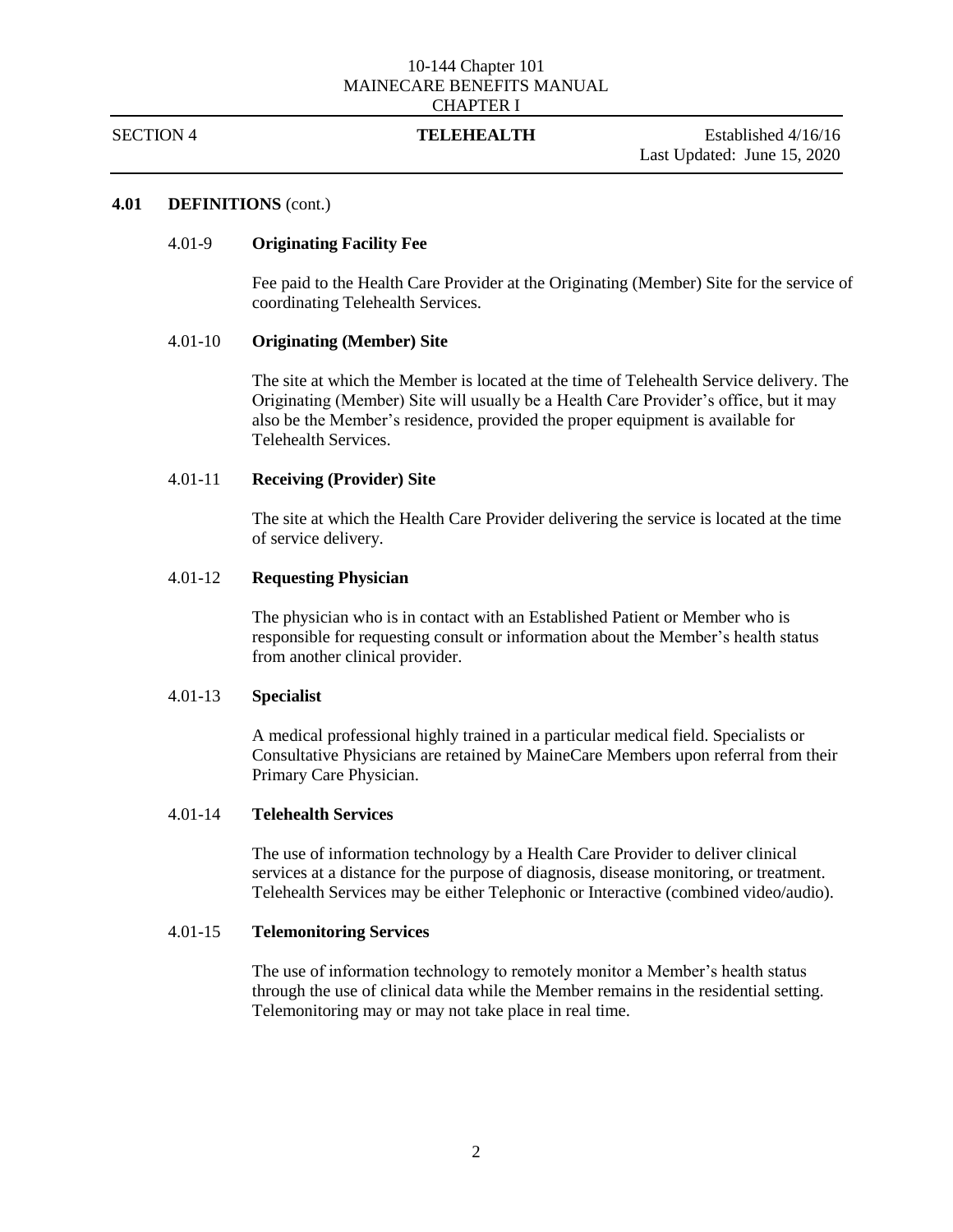SECTION 4 **TELEHEALTH** Established 4/16/16 Last Updated: June 15, 2020

### **4.01 DEFINITIONS (**cont.)

### 4.01-16 **Telephonic Services**

The use of telephone communication by a Health Care Provider to deliver clinical services at a distance for the purpose of diagnosis, disease monitoring, or treatment.

# 4.01-17 **Treating Provider**

A medical professional who either is currently providing or has provided medical treatment, evaluation, or who has an ongoing treatment relationship with the Member.

# **4.02 MEMBER ELIGIBILITY**

# 4.02-1 **Telehealth Services**

If a Member is eligible for the underlying Covered Service to be delivered, and if delivery of the Covered Service via Telehealth is medically appropriate, as determined by the Health Care Provider, the Member is eligible for Telehealth Services.

# 4.02-2 **Telemonitoring Services**

In order to be eligible for Telemonitoring Services, a Member must:

- A. Be eligible for Home Health Services under Chapter II, Section 40, "Home Health Services":
- B. Have a current diagnosis of a health condition requiring monitoring of clinical data at a minimum of five times per week, for at least one week;
- C. Have documentation in the patient's medical record that the patient is at risk of hospitalization or admission to an emergency room;

OR

Have continuously received Telemonitoring Services during the past calendar year and have a continuing need for such services, as documented by an annual note from a Health Care Provider;

- D. Have Telemonitoring Services included in the Member's Plan of Care. A notation from a Health Care Provider, dated prior to the beginning of service delivery, must be included in the Member's Plan of Care. If Telemonitoring Services begin prior to the date recorded in the Provider's note, services delivered shall not be reimbursed.
- E. Reside in a setting suitable to support telemonitoring equipment; and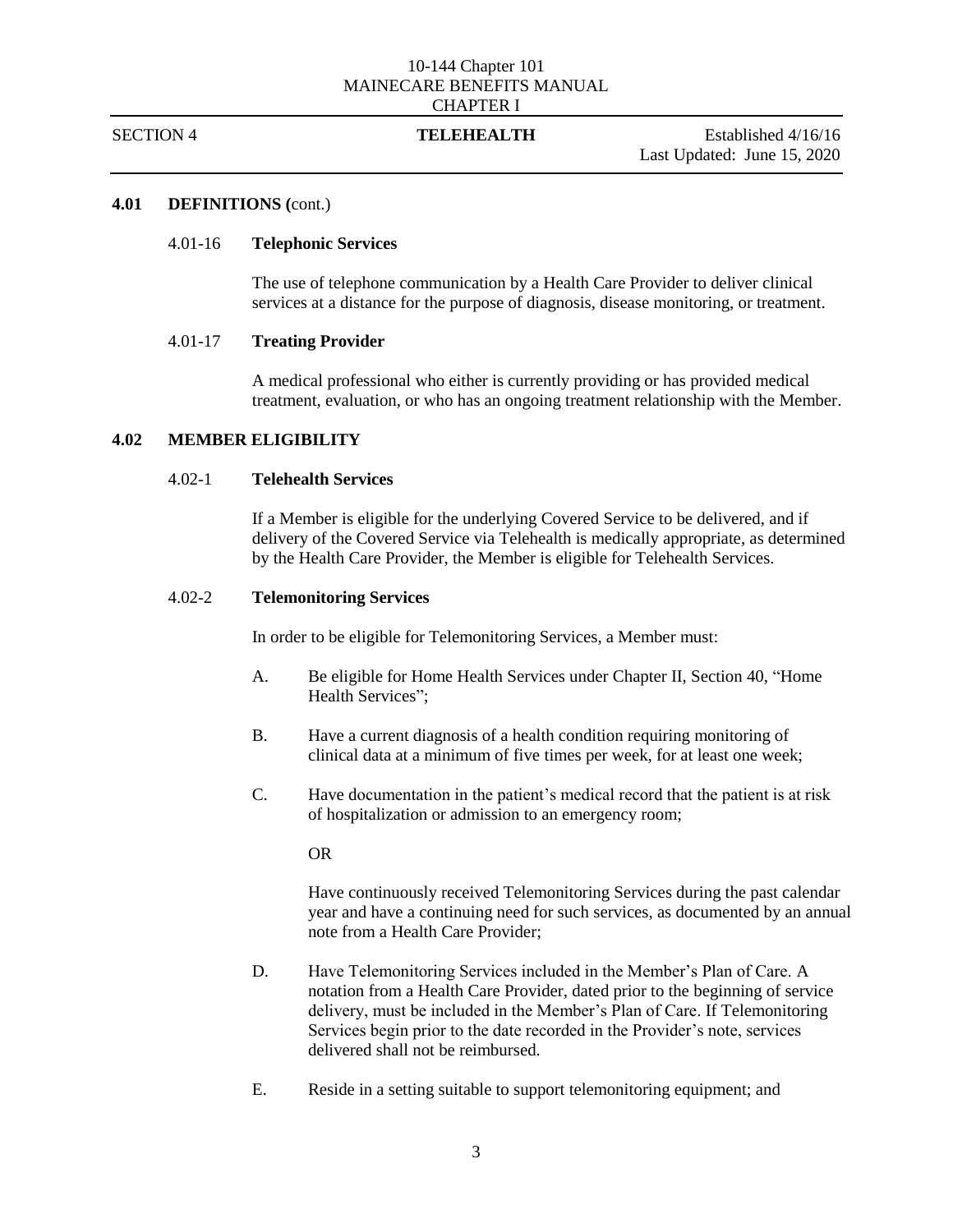SECTION 4 **TELEHEALTH** Established 4/16/16 Last Updated: June 15, 2020

# **4.02 MEMBER ELIGIBILITY** (cont.)

F. Have the physical and cognitive capacity to effectively utilize the telemonitoring equipment or have a caregiver willing and able to assist with the equipment.

# **4.03 PROVIDER REQUIREMENTS**

### 4.03-1 **Telehealth Services**

In order to be eligible for reimbursement for Telehealth Services, a Health Care Provider must be:

- A. Acting within the scope of his or her license;
- B. Enrolled as a MaineCare provider; and
- C. Otherwise eligible to deliver the underlying Covered Service according to the requirements of the applicable section of the *MaineCare Benefits Manual*.

### 4.03-2 **Telemonitoring Services**

In order to be eligible for reimbursement for Telemonitoring Services, a Health Care Provider must be a certified Home Health Agency pursuant to the *MaineCare Benefits Manual* Ch. II Section 40 ("Home Health Services"). Compliance with all applicable requirements listed in Chapter II, Section 40, "Home Health Services" is required.

The Health Care Provider ordering the service must be a Health Care Provider with prescribing privileges (physician, nurse practitioner or physician's assistant).

Health Care Providers must document that they have had a face-to-face encounter with the Member before a physician may certify eligibility for services under the home health benefit. This may be accomplished through interactive telehealth services, but not by telephone or e-mail.

# **4.04 COVERED SERVICES**

# 4.04-1 **Interactive Telehealth Services**

With the exception of those services described in Section 4.05 of this policy (Non-Covered Services and Limitations), any medically necessary MaineCare Covered Service may be delivered via Interactive Telehealth Services, provided the following requirements are met:

1. The Member is otherwise eligible for the Covered Service, as described in the appropriate section of the *MaineCare Benefits Manual*; and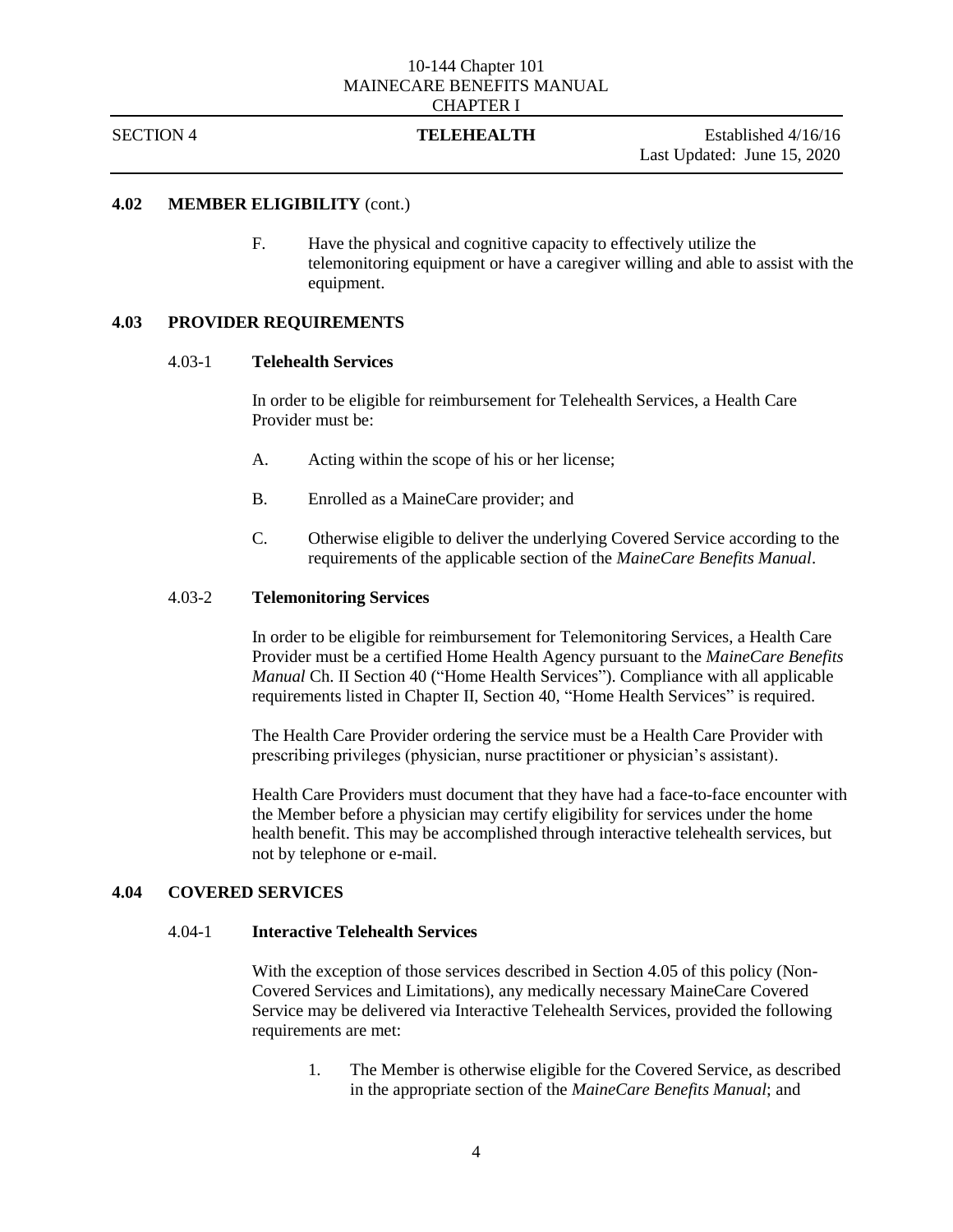SECTION 4 **TELEHEALTH** Established 4/16/16 Last Updated: June 15, 2020

# **4.04 COVERED SERVICES** (cont.)

2. The Covered Service delivered by Interactive Telehealth Services is of comparable quality to what it would be were it delivered in person.

Prior authorization is required for Interactive Telehealth Services only if prior authorization is required for the underlying Covered Service. In these cases, the prior authorization is the usual prior authorization for the underlying Covered Service, rather than prior authorization of the mode of delivery. A face to face encounter prior to telehealth is not required.

# 4.04-2 **Store-and-Forward Telehealth Services**

Store-and-Forward (asynchronous) Telehealth is only permitted for Established Patients and involves the transmission of recorded clinical information (including, but not limited to radiographs, photographs, video, digital impressions and photomicrographs of patients) through a secure electronic communications system to a Health Care Provider. All health information must be transmitted via secured email. In order for the Health Care Provider to be reimbursed for a covered service delivered via Store-and-Forward Telehealth, a Member must not be present.

The Department shall seek and anticipates receiving CMS approval for these provisions. Pending CMS approval, these provisions are effective.

# A. **Virtual Transfer of Health Information**

The Health Care Provider uses the information to evaluate a Member's condition or render a covered MaineCare service separate from services delivered via Interactive Telehealth. The Health Care Provider uses a desktop computer or a mobile device, such as a smartphone to gather and send the information. Information is transmitted by electronic mail, uploaded to a secure website, or a private network. Only the Health Care Provider who receives and reviews the recorded clinical information is eligible for reimbursement.

# B. **Remote Consultation Between and Treating Provider and Specialist**

Interprofessional telecommunications assessment and management service provided by a Specialist. A primary care referral is required for a Member to seek Specialist care. The interaction includes discussion (via telephone or internet) of a written report by the Specialist to assess the Member's Electronic Health Record and/or diagnoses/treatment.

Duration of this service is a minimum of five minutes to no greater than thirty minutes. The Treating Provider must document that they have informed the Member as to results and conclusions following the Remote Consultation.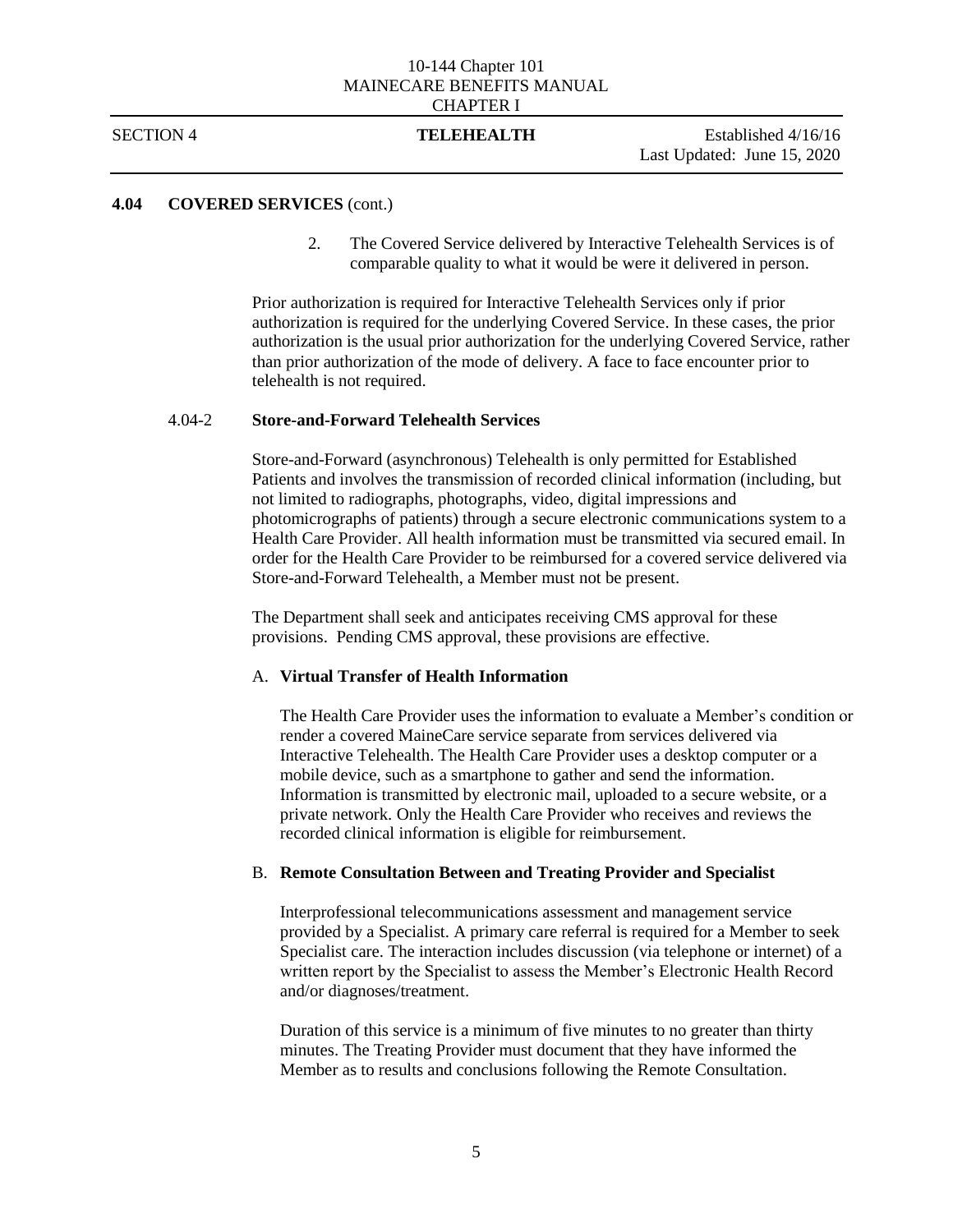SECTION 4 **TELEHEALTH** Established 4/16/16 Last Updated: June 15, 2020

# **4.04 COVERED SERVICES** (cont.)

Written or verbal Member consent for each Remote Consultation must be documented in the Member's medical record. Billing for interprofessional services is limited to those practitioners who can independently bill Medicaid for evaluation and management services.

Remote Consultation may be utilized as often as medically necessary, per the terms of these rules.

- 4.04-3 **Telephonic Services** may be reimbursed if the following conditions are met:
	- 1. Interactive Telehealth Services are unavailable; and
	- 2. A Telephonic Service is medically appropriate for the underlying Covered Service.

### 4.04-4 **Telemonitoring Services**

- A. Telemonitoring Services are intended to collect a Member's health related data, such as pulse and blood pressure readings, that assist Health Care Providers in monitoring and assessing the Member's medical conditions. Telemonitoring Services include:
	- 1. Evaluation of the Member to determine if Telemonitoring Services are medically necessary for the Member. The Home Health Agency must assure that a Health Care Provider's order or note, demonstrating the necessity of Telemonitoring Services, is included in the Member's Plan of Care.
	- 2. Evaluation of the Member to assure that the Member is cognitively and physically capable of operating the Telemonitoring equipment or assurance that the Member has a caregiver willing and able to assist with the equipment;
	- 3. Evaluation of the Member's residence to determine suitability for Telemonitoring Services. If the residence appears unable to support Telemonitoring Services, the Home Health Agency may not implement Telemonitoring Services in the Member's residence unless necessary adaptations are made. Adaptations are not reimbursable by MaineCare;
	- 4. Education and training of the Member and/or caregiver on the use, maintenance and safety of the Telemonitoring equipment, the cost of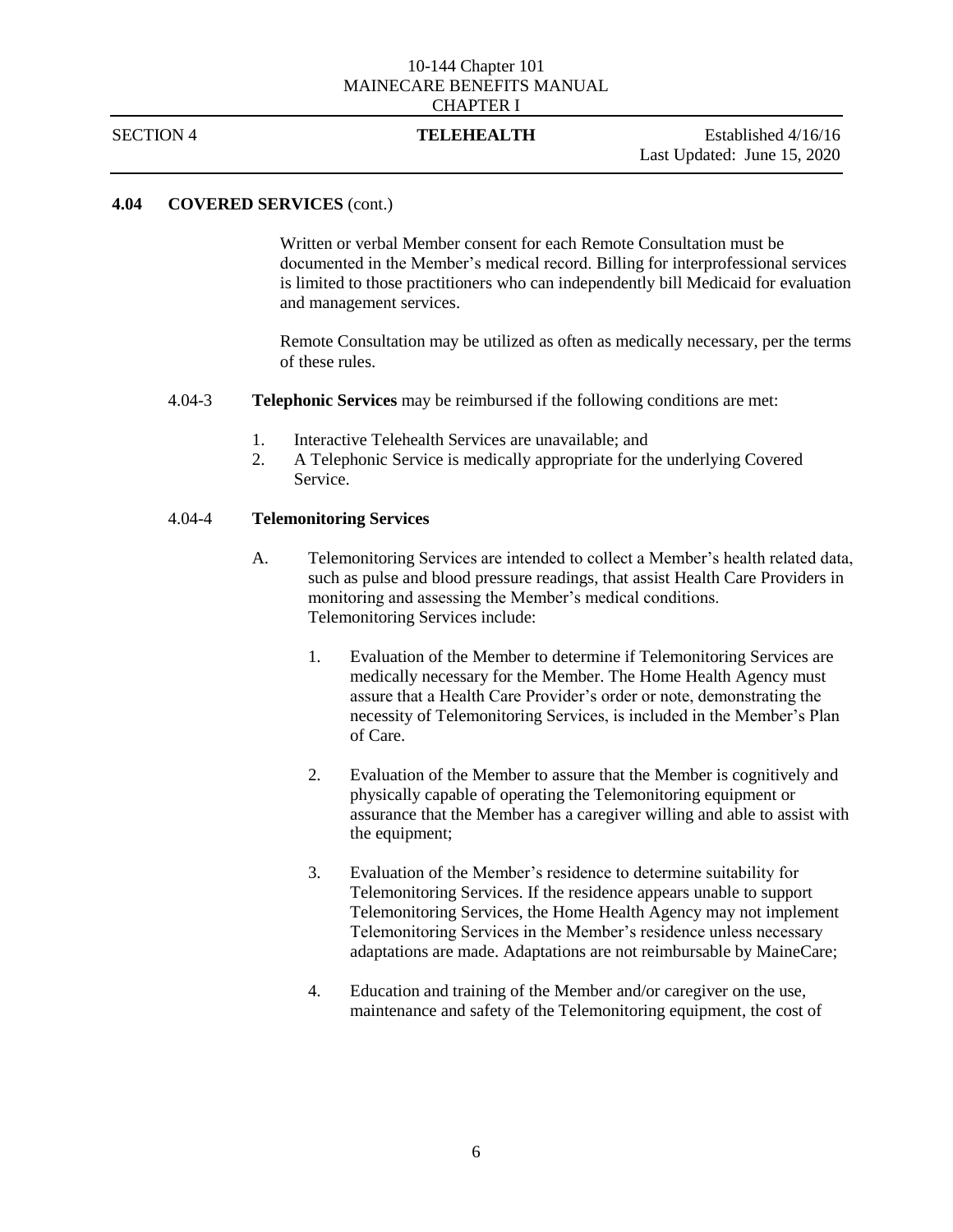SECTION 4 **TELEHEALTH** Established 4/16/16 Last Updated: June 15, 2020

# **4.04 COVERED SERVICES** (cont.)

which is included in the monthly flat rate paid by MaineCare to the Home Health Agency;

- 5. Remote monitoring and tracking of the Member's health data by a registered nurse, nurse practitioner, physician's assistant or physician, and response with appropriate clinical interventions. The Home Health Agency and Health Care Provider utilizing the data shall maintain a written protocol that indicates the manner in which data shall be shared in the event of emergencies or other medical complications;
- 6. At least monthly Telephonic Services with the Member;
- 7. Maintenance of equipment, the cost of which is included in the monthly flat rate paid by MaineCare to the Home Health Agency.
- 8. Removal/disconnection of equipment from the Member's home when Telemonitoring Services are no longer necessary or authorized.

# 4.04-5 **Virtual Check-In**

A brief communication where an Established Member checks in with a Health Care Provider using a telephone or other telecommunications device for 5-10 minutes to determine the status of a chronic clinical condition(s) and to determine whether an office visit is needed. Modalities permitted for Virtual Check-Ins include Telephonic Services or Interactive Services to deliver clinical services at a distance for the purpose of diagnosis, disease monitoring, or treatment.

Communications exclusively by email, text, or voicemail are not reimbursable.

Documentation of a Virtual Check-In in the Member's record must include length of Virtual Check-In, overview and outcome of the conversation, and modality of the interaction.

If the Virtual Check-In takes place within seven (7) days after an in-person visit or triggers an in-person office visit within 24 hours (or the soonest available appointment), the Virtual Check-In is not billable.

The Department shall seek and anticipates receiving CMS approval for these provisions. Pending CMS approval, these provisions are effective.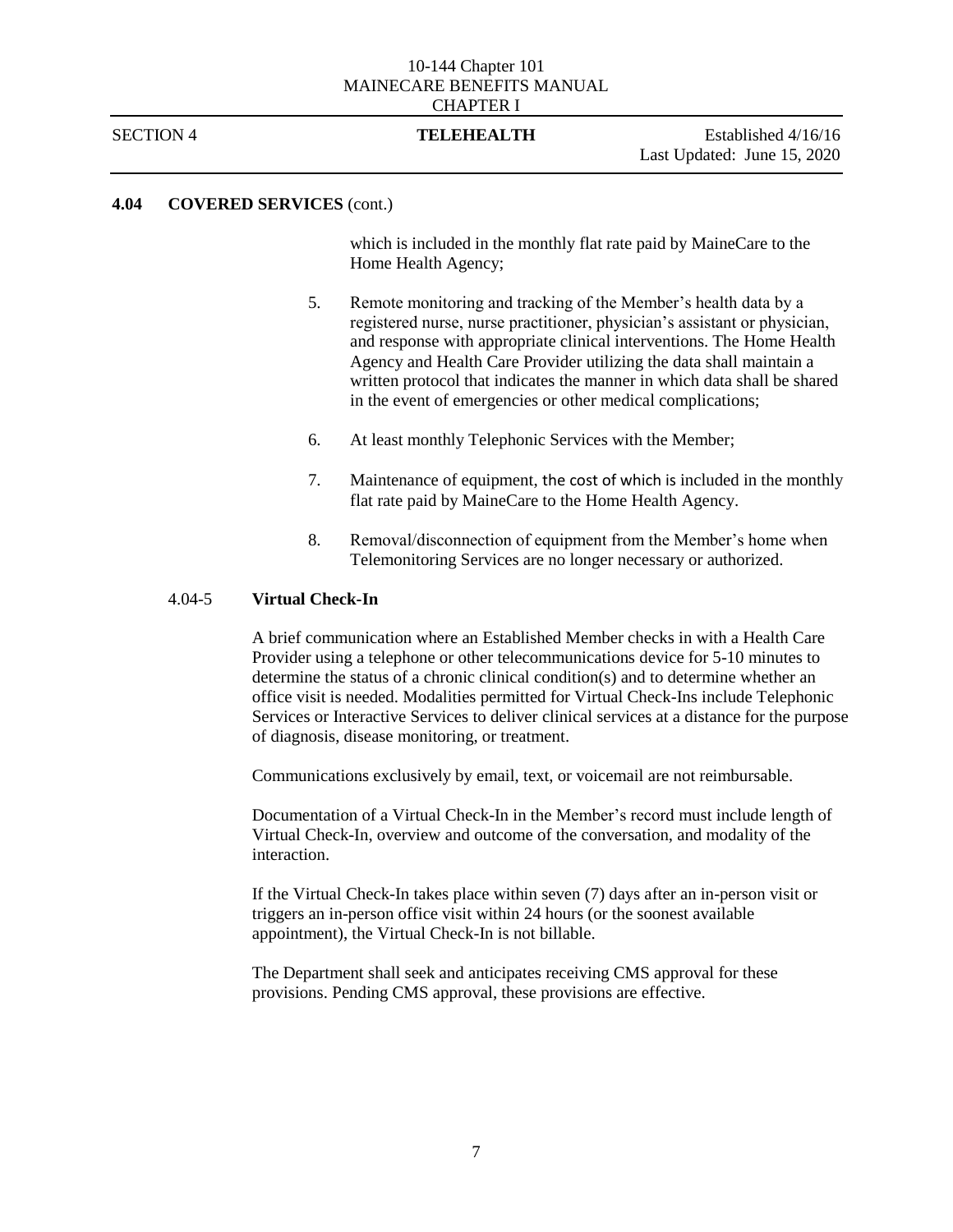### SECTION 4 **TELEHEALTH** Established 4/16/16

Last Updated: June 15, 2020

# **4.04 COVERED SERVICES** (cont.)

### 4.04-6 **Telephone Evaluation and Management Services**

The Department will reimburse providers for Telephone Evaluation and Management Services provided to members. The restrictions set forth in the MaineCare Benefits Manual, Ch. I, Sec. 4.04-3 are inapplicable to Telephone Evaluation and Management Services, as these are separate and apart from the Telephonic Services set forth in Sec. 4.04-3.

Telephonic Evaluation and Management Services must be rendered by a qualified professional actively enrolled in MaineCare or contracted through an enrolled MaineCare provider.

Telephone Evaluation and Management Services are not to be billed if clinical decision-making dictates a need to see the member for an office visit within 24 hours or at the next available appointment. In those circumstances, the telephone service shall be considered a part of the subsequent office visit. If the telephone call follows an office visit performed and reported within the past seven (7) days for the same diagnosis, then the telephone services are considered part of the previous office visit and are not separately billable.

The Department shall seek and anticipates receiving CMS approval for these provisions. Pending CMS approval, these provisions are effective.

# **4.05 NON-COVERED SERVICES AND LIMITATIONS**

- A. Except as set forth herein, services not otherwise covered by MaineCare are not covered when delivered via Telehealth Services.
- B. Services covered under other MaineCare Sections but specifically excluded from Telehealth coverage include, but are not limited to the following:
	- 1. Medical Equipment, Supplies, Orthotics and Prosthetics provided by DME (Durable Medical Equipment) suppliers and pharmacies under Chapter II, Section 60 of the MCBM, "Medical Supplies and Durable Medical Equipment";
	- 2. Personal care aide (PCA) services provided under Chapter II, Section 96 of the MCBM, "Private Duty Nursing and Personal Care Services";
	- 3. Assistive Technology services provided under the following Sections of the *MaineCare Benefits Manual*:
		- a. Chapter II, Section 18, "Home and Community Based Services for Adults with Brain Injury";
		- b. Chapter II, Section 19, "Home and Community Benefits for the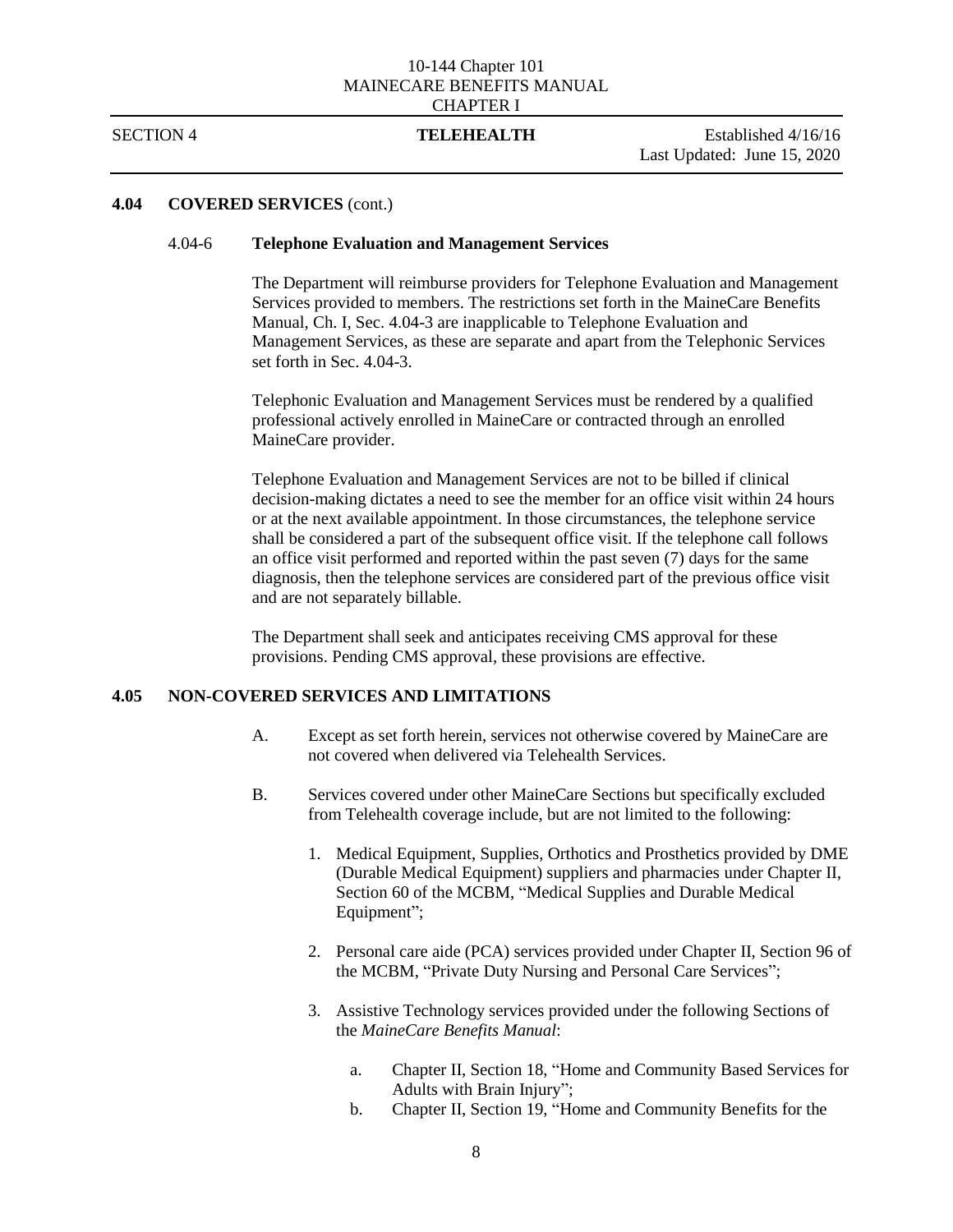SECTION 4 **TELEHEALTH** Established 4/16/16 Last Updated: June 15, 2020

# **4.05 NON-COVERED SERVICES AND LIMITATIONS** (cont.)

Elderly and for Adults with Disabilities";

- c. Chapter II, Section 20, "Home and Community-Based Services for Adults with Other Related Conditions";
- d. Chapter II, Section 21, "Home and Community Benefits for Members with Intellectual Disabilities or Autistic Disorder";
- e. Chapter II, Section 29, "Support Services for Adults with Intellectual Disabilities or Autistic Disorder"; and
- f. Chapter II, Section 32, "Waiver Services for Children with Intellectual Disabilities or Pervasive Developmental Disorders".
- 4. Non–Emergency Medical Transportation services provided under Chapter II, Section 113 of the MBM, "Non-Emergency Transportation (NET) Services";
- 5. Services that require direct physical contact with a Member by a Health Care Provider and that cannot be delegated to another Health Care Provider at the site where the Member is located are not covered;
- 6. Any service medically inappropriate for delivery through Telehealth Services.
- C. Except as set forth herein, reimbursement will not be provided for communications between Health Care Providers when the Member is not present at the Originating (Member) Site.
- D. Except as set forth herein, reimbursement will not be provided for communications solely between Health Care Providers and Members when such communications would not otherwise be billable.
- E. The Originating Facility Fee may only be billed in the event that the Originating (Member) Site is in a Health Care Provider's facility.
- F. The Originating Site Fee may be paid only to a Health Care Provider.

# **4.06 POLICIES AND PROCEDURES**

### 4.06-1 **Telehealth Equipment and Technology**

A. Health Care Providers must ensure that the telecommunication technology and equipment used at the Receiving (Provider) Site and the Originating (Member) Site is sufficient to allow the Health Care Provider to appropriately provide the Member with services billed to MaineCare.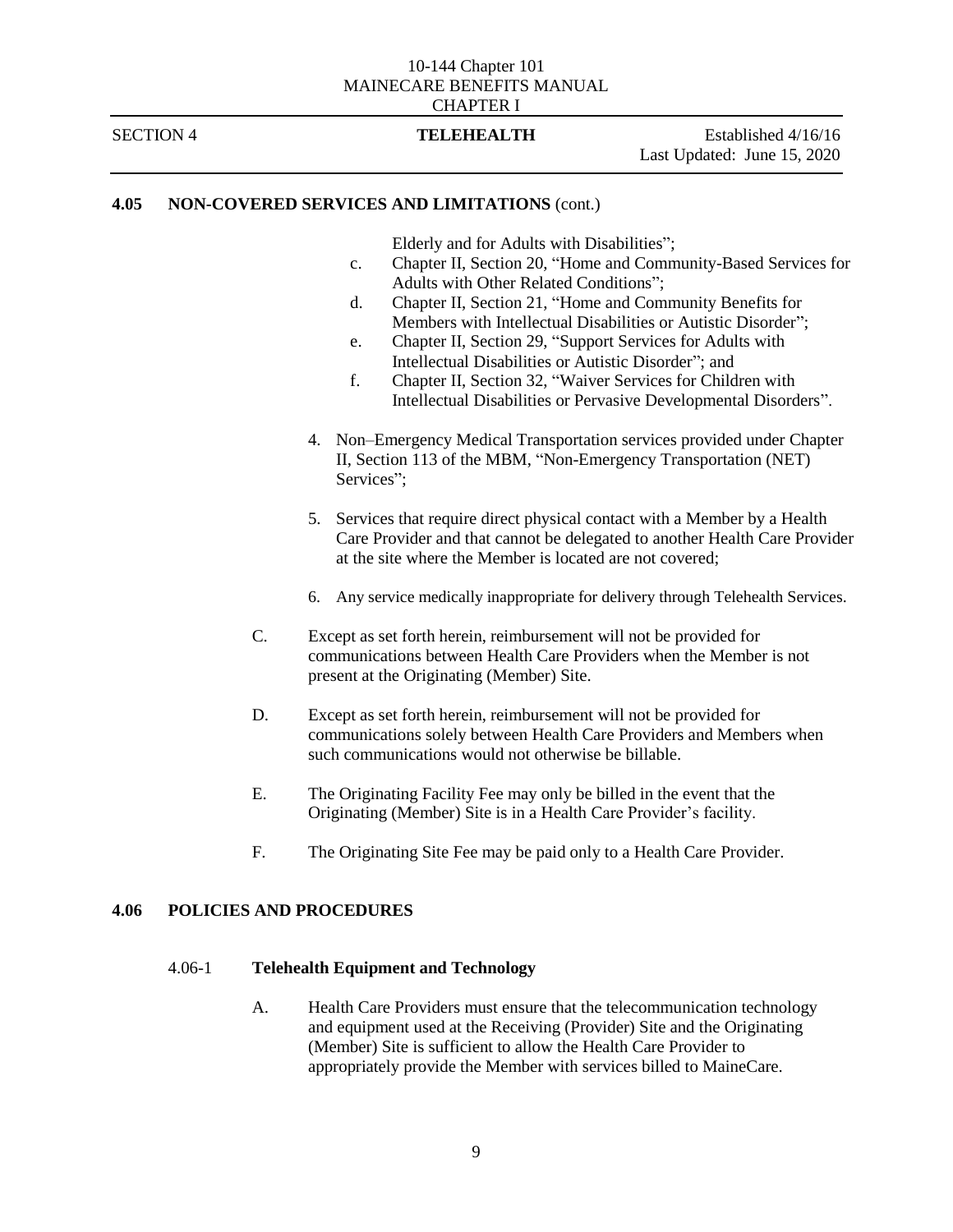SECTION 4 **TELEHEALTH** Established 4/16/16 Last Updated: June 15, 2020

# **4.06 POLICIES AND PROCEDURES** (cont.)

### B. **Security**

- 1. Providers must comply with all federal, state and local regulations that apply to its business including but not limited to the *Electronic Communications Privacy Act of 1986*. Any services that use networked services must comply with HIPAA requirements.
- 2. A Telehealth Service shall be performed on a secure telecommunications line or utilize a method of encryption adequate to protect the confidentiality and integrity of the Telehealth Service information in accordance with State and Federal laws, rules and regulations.
- 3. Both the Originating (Member) Site and the Receiving (Provider) Site shall use authentication and identification to ensure the confidentiality of a Telehealth Service.
- 4. A Health Care Provider shall implement confidentiality protocols that include but are not limited to:
	- a. Identifying personnel who have access to a telehealth transmission;
	- b. Usage of unique passwords or identifiers for each employee or person with access to a telehealth transmission; and
	- c. Preventing unauthorized access to a telehealth transmission.
- 5. A Health Care Provider's protocols and guidelines shall be available for inspection by the Department upon request.
- C. Except as set forth herein, services may not be delivered through electronic mail.
- D. The Department will not separately reimburse for any charge related to the purchase, installation, or maintenance of telehealth equipment or technology, nor any transmission fees, nor may a Member be billed for such.

# 4.06-2 **Member Choice and Education**

- A. Before providing a Telehealth Service to a Member, a Health Care Provider shall ensure that the following written information is provided to the Member or authorized representative in a format and manner that the Member is able to understand:
	- 1. A description of the Telehealth Services and what to expect;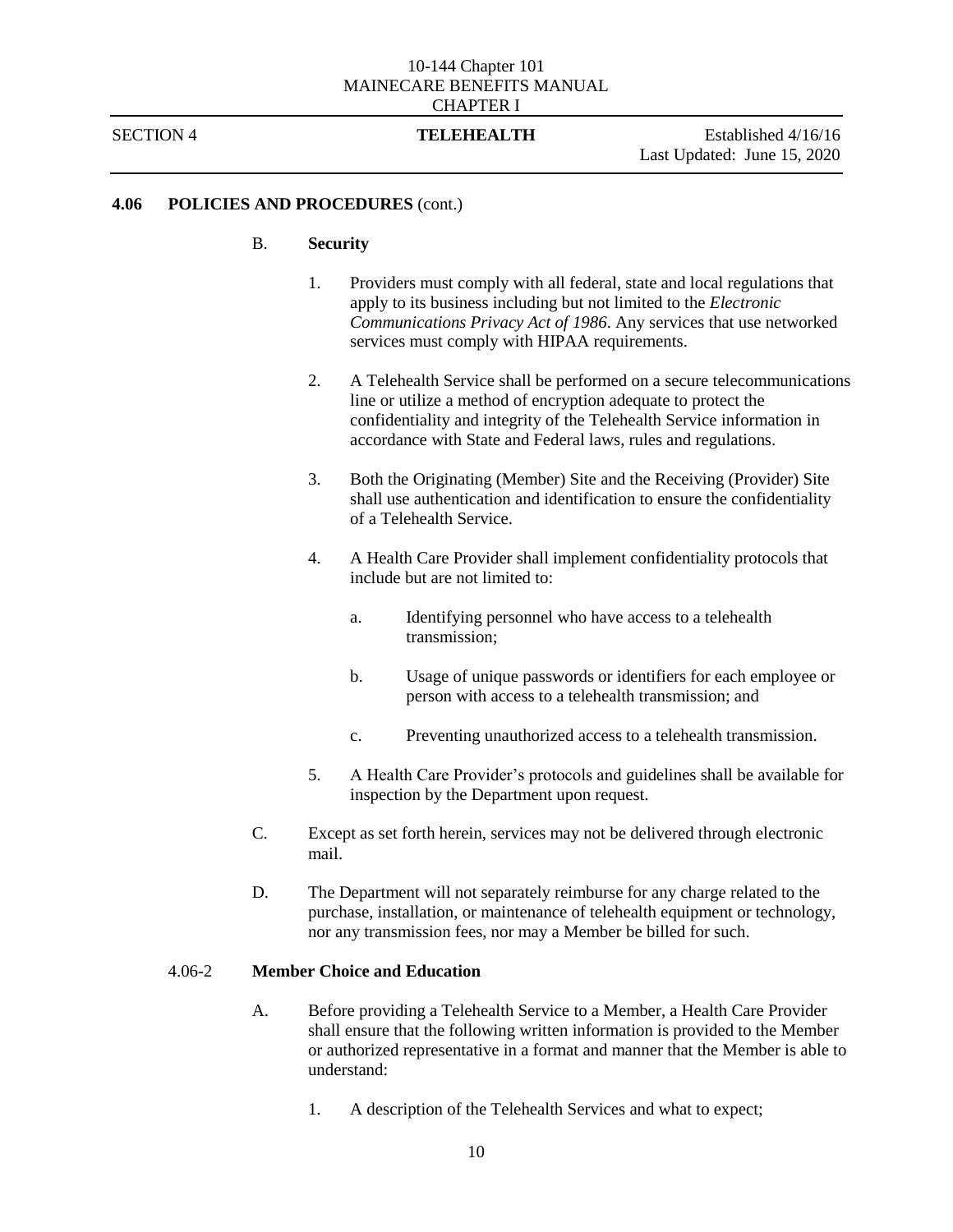SECTION 4 **TELEHEALTH** Established 4/16/16 Last Updated: June 15, 2020

# **4.06 POLICIES AND PROCEDURES** (cont.)

- 2. An explanation that use of Telehealth Services is voluntary. The Member shall have the option to refuse the Telehealth Services at any time without affecting the right to future care or treatment and without risking the loss or withdrawal of a MaineCare benefit to which the Member is entitled;
- 3. An explanation that MaineCare will pay for the Member's transportation to MaineCare Covered Services pursuant to Section 113 of the *MaineCare Benefits Manual* ("Non-Emergency Transportation Services");
- 4. An explanation that the Member shall have access to all information resulting from the Telehealth Service as provided by law;
- 5. The dissemination, storage, or retention of an identifiable Member image or other information from the Telehealth Service shall comply with federal laws and regulations and Maine state laws and regulations requiring individual health care data confidentiality;
- 6. The Member shall have the right to be informed of the parties who will be present at the Receiving (Provider) Site and the Originating (Member) Site during the Telehealth Service and shall have the right to exclude anyone from either site; and
- 7. The Member shall have the right to object to the videotaping or other recording of a Telehealth Consultation.
- B. Prior to the provision of any Telehealth Service, the Health Care Provider shall document that it has provided the educational information (set forth above) to the Member or authorized representative and obtain the Member's written informed consent to the receipt of services via Telehealth and/or to Store-and-Forward Telehealth Services, Remote Consultation, Virtual Check-In, or Telephone Evaluation and Management. A copy of the signed informed consent shall be retained in the Member's medical record and provided to the Member or the Member's legally-authorized representative upon request.

# 4.06-3 **Required Documentation**

A. Providers must maintain documentation at the Originating (Member) Site and the Receiving (Provider) Site to substantiate the services provided. This requirement does not apply when the Originating Site is the Member's residence.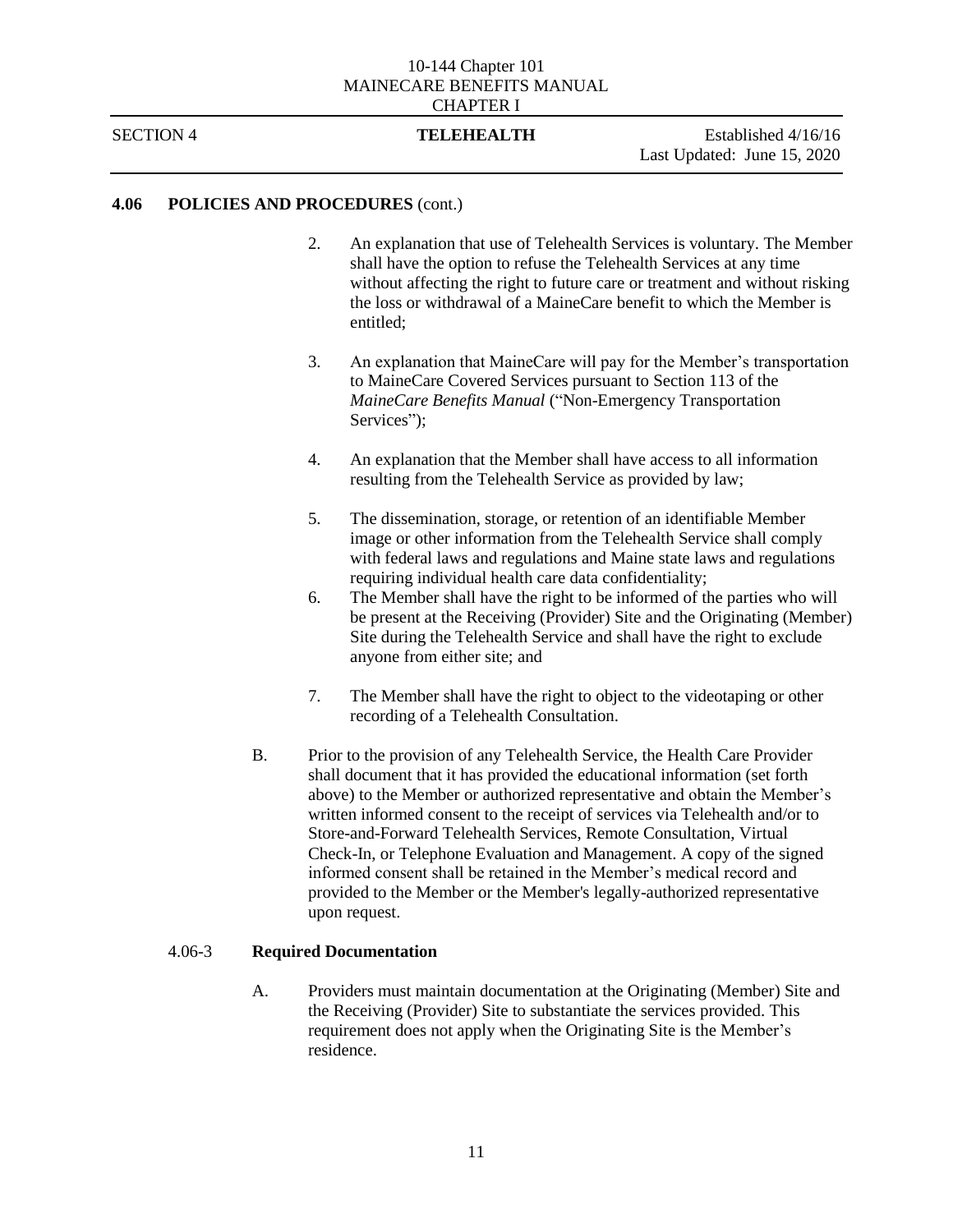SECTION 4 **TELEHEALTH** Established 4/16/16 Last Updated: June 15, 2020

# **4.06 POLICIES AND PROCEDURES** (cont.)

B. Except as provided herein for Store-and-Forward Telehealth, Remote Consultation, Virtual Check-Ins, and Telephone Evaluation and Management, documentation must indicate the MaineCare Covered Services that were rendered via Telehealth Services, the location of the Originating (Member) Site and the Receiving (Provider) Sites.

# **4.07 REIMBURSEMENT**

# 4.07-1 **General Conditions**

- A. Services are to be billed in accordance with applicable sections of the *MaineCare Benefits Manual*. Providers must submit claims in accordance with Department billing instructions. The same procedure codes and rates apply to the underlying Covered Service as if those Services were delivered face to face.
- B. Telehealth Services are subject to all conditions and restrictions described in Chapter I Section 1 of the *MaineCare Benefits Manual* (MBM).
- C. Telehealth Services are subject to co-payment requirements for the underlying Covered Service, if applicable, as established in Chapter I, Section 1 of the MCBM. However, there shall be no separate co-payment for telehealth services.

# 4.07-2 **Interactive Telehealth Services**

# A. **Receiving (Provider) Site**

- 1. Except as described below, only the Health Care Provider at the Receiving (Provider) Site may receive payment for Telehealth Services.
- 2. When billing for Interactive Telehealth Services, Health Care Providers at the Receiving (Provider) Site should bill for the underlying Covered Service using the same claims they would if it were delivered face to face, and should add the GT modifier.
- 3. When billing for Telephonic Services, Health Care Providers at the Receiving (Provider) Site should use E&M codes 99446 through 99449. The GT modifier should not be used.
- 4. No separate transmission fees will be paid for Interactive Telehealth Services. The only services that may be billed by the Health Care Provider at the Receiving (Provider) Site are the fees for the underlying Covered Service delivered plus the GT modifier or the 99445 – 99449 codes.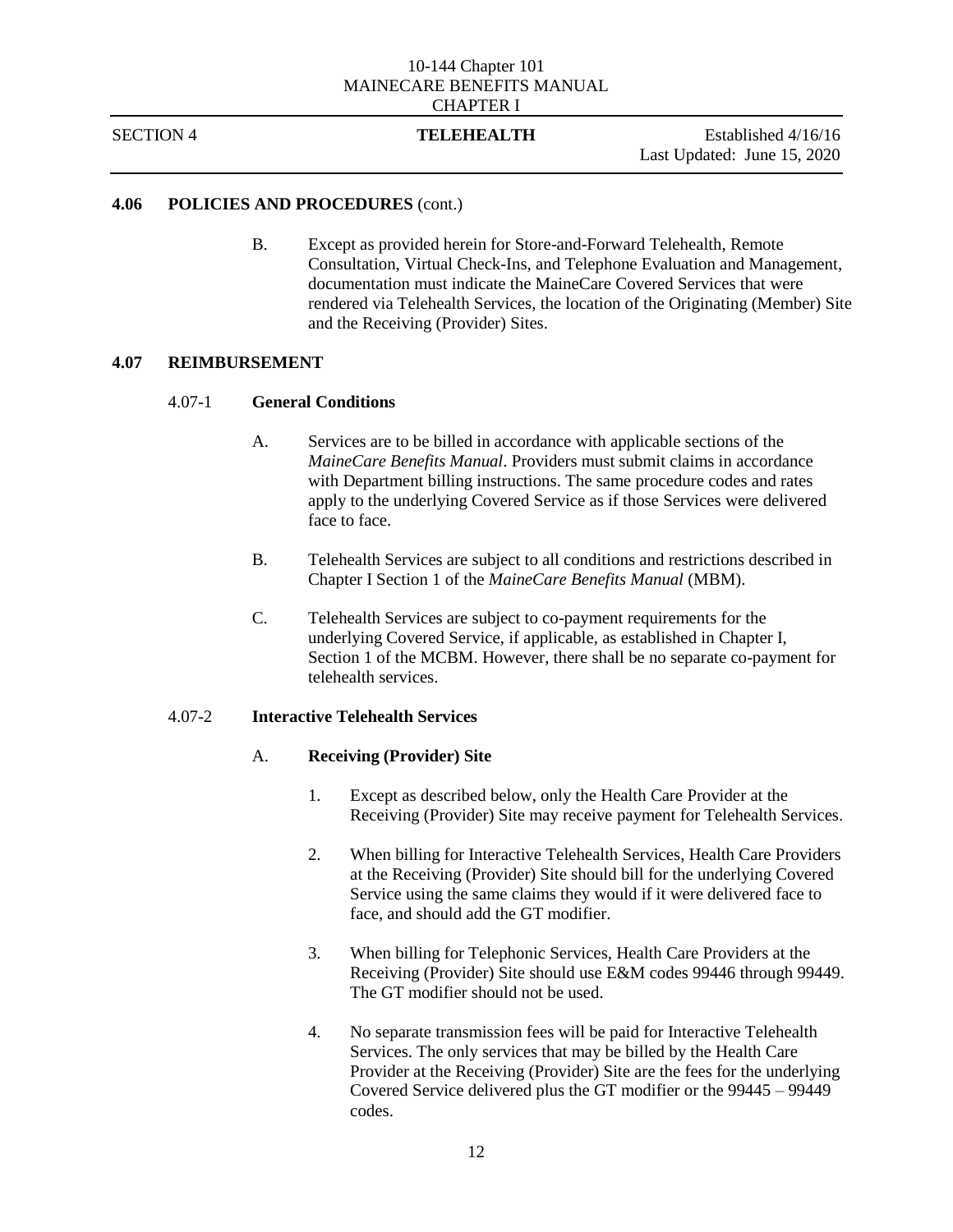## SECTION 4 **TELEHEALTH** Established 4/16/16

Last Updated: June 15, 2020

# **4.07 REIMBURSEMENT** (cont.)

# B. **Originating (Member) Site**

- 1. If the Health Care Provider at the Originating (Member) Site is making a room and telecommunications equipment available but is not providing clinical services, the Health Care Provider at the Originating (Member) Site may bill MaineCare for an Originating Facility Fee using code Q3014 for the service of coordinating the Telehealth Service. An Originating Facility Fee may not be billed for a Telephonic Service.
- 2. The Health Care Provider at the Originating (Member) Site may not bill for assisting the Health Care Provider at the Receiving (Provider) Site with an examination.
- 3. No separate transmission fees will be paid for Interactive Telehealth Services.
- 4. The Health Care Provider at the Originating (Member) Site may bill for any clinical services provided on-site on the same day that a Telehealth Service claim is made, except as specifically excluded elsewhere in this section.
- 5. Telehealth Services may be included in a Federally Qualified Health Center (FQHC), Rural Health Clinic (RHC), or Indian Health Center (IHC) scope of practice, as approved by HRSA and the State. If approved, these facilities may serve as the provider site and bill under the encounter rate. When an FQHC or RHC serves as the Originating (Member) Site, the Originating Facility Fee is paid separately from the center or clinic all-inclusive rate.
- 6. In the event an interpreter is required, the Health Care Provider at either the Originating (Member) Site or the Receiving (Provider) site may bill for interpreter services in accordance with the provisions of Chapter I, Section 1 of the MBM. Members may not bill or be reimbursed by the Department for interpreter services utilized during a telehealth encounter.
- 7. If the technical component of an X-ray, ultrasound or electrocardiogram is performed at the Originating (Member) Site during a Telehealth Service, the technical component and the Originating Facility Fee are billed by the Health Care Provider at the Originating (Member) Site.

The professional component of the procedure and the appropriate visit code are billed by the Receiving (Provider) Site.

8. The Originating Facility Fee may only be billed in the event that the Originating (Member) Site is in a Health Care Provider's facility.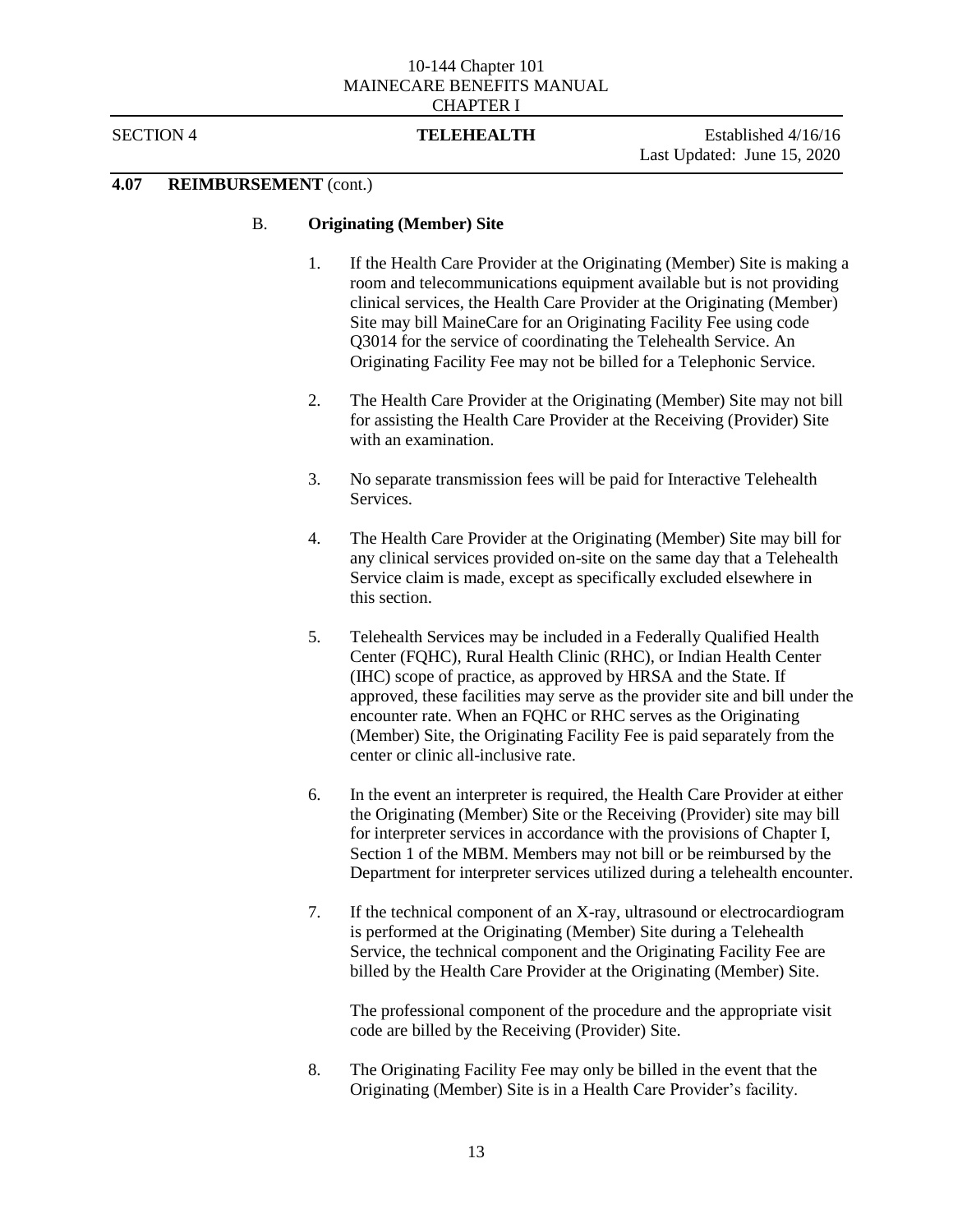SECTION 4 **TELEHEALTH** Established 4/16/16 Last Updated: June 15, 2020

# **4.07 REIMBURSEMENT** (cont.)

C. The Health Care Providers at the Receiving and Originating Sites may be part of the same organization. In addition, a Health Care Provider at the Originating (Member) Site may bill MaineCare and receive payment for Telehealth Services if the service is provided by a qualified professional who is under a contractual arrangement with the Originating (Member) Site.

### 4.07-3 **Telemonitoring Services**

- A. Only the Health Care Provider at the Receiving (Provider) Site will be reimbursed for Telemonitoring Services.
- B. No Originating Facility Fee will be paid for Telemonitoring Services.
- C. Only a Home Health Agency may receive reimbursement for Telemonitoring Services.
- D. Telemonitoring Services shall be billed using code S9110, which provides for a flat monthly fee for services, which is inclusive of all Telemonitoring Services, including but not limited to:
	- 1. equipment installation;
	- 2. training the Member on the equipment's use and care;
	- 3. monitoring of data;
	- 4. consultations with the primary care physician; and
	- 5. equipment removal when the Telemonitoring Service is no longer medically necessary.

Except as described in this policy, no additional reimbursement beyond the flat fee is available for Telemonitoring Services.

- E. MaineCare will not reimburse separately for Telemonitoring equipment purchase, installation, or maintenance.
- F. In the event that in person visits are required, these visits must be billed separately from the Telemonitoring Service in accordance with Chapters II and III, Section 40 ("Home Health Services") of the MBM.
- G. In the event an interpreter is required, the Home Health Agency may bill for interpreter services in accordance with another billable service and the requirements of Ch. I, Section 1 of the MBM.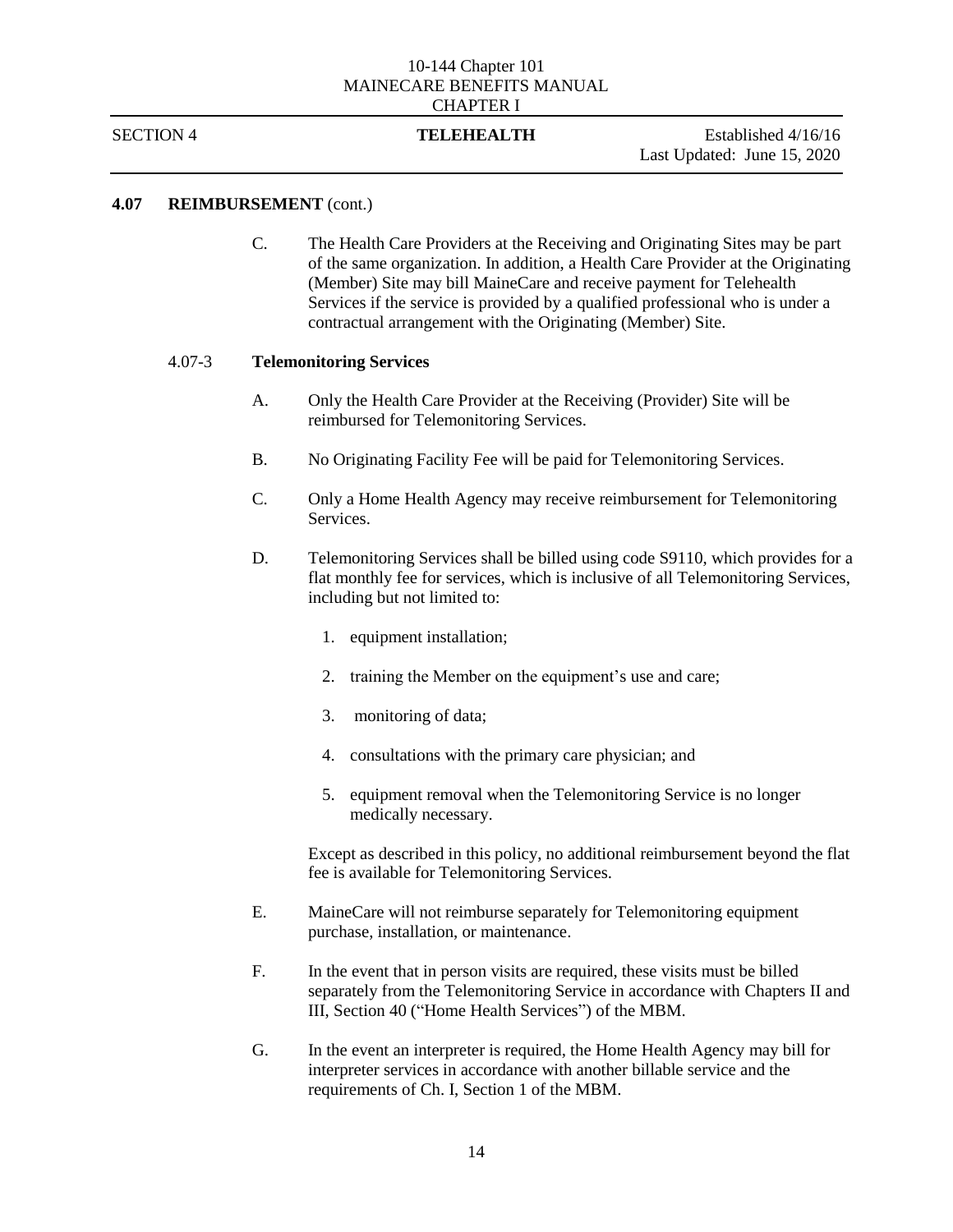SECTION 4 **TELEHEALTH** Established 4/16/16 Last Updated: June 15, 2020

# **4.07 REIMBURSEMENT** (cont.)

# 4.07-4 **Reimbursement Rates**

| <b>PROCEDURE CODE</b> | <b>DESCRIPTION</b>                                                                                                                                                                                                                                                                                                                                                                                                                                                                                                                               | <b>MAXIMUM</b><br><b>ALLOWANCE</b> |
|-----------------------|--------------------------------------------------------------------------------------------------------------------------------------------------------------------------------------------------------------------------------------------------------------------------------------------------------------------------------------------------------------------------------------------------------------------------------------------------------------------------------------------------------------------------------------------------|------------------------------------|
| Q3014                 | Telehealth Originating Site Facility Fee, per visit                                                                                                                                                                                                                                                                                                                                                                                                                                                                                              | \$15.86                            |
| S9110                 | Telemonitoring of Patient in their Home, per month                                                                                                                                                                                                                                                                                                                                                                                                                                                                                               | \$84.55                            |
| G2010                 | Store-and-forward (asynchronous) telehealth is only<br>permitted for Established Patients and involves the<br>transmission of recorded clinical information<br>(including, but not limited to radiographs,<br>photographs, video, digital impressions and<br>photomicrographs of patients) through a secure<br>electronic communications system to a Health Care<br>Provider. In order for the Health Care Provider to be<br>reimbursed for a covered service delivered via Store-<br>and-Forward Telehealth, a Member must not be<br>present. * | \$8.43<br>\$6.34 (facility)        |
| G2012                 | A brief communication where an Established<br>Member checks in with a Health Care Provider using<br>a telephone or other telecommunications device for<br>5-10 minutes to determine the status of a chronic<br>clinical condition(s) and to determine whether an<br>office visit is needed. Modalities permitted for<br>Virtual Check-Ins include Telephonic Services or<br><b>Interactive Telehealth Services. Communications</b><br>exclusively by email, text, or voicemail are not<br>reimbursable. *                                        | \$9.90<br>\$8.97 (facility)        |
| G2061                 | Qualified nonphysician healthcare professional<br>online assessment, for an established patient, for up<br>to seven days, cumulative time during the 7 days; 5-<br>10 minutes*                                                                                                                                                                                                                                                                                                                                                                   | \$8.32                             |
| G2062                 | Qualified nonphysician healthcare professional<br>online assessment, for an established patient, for up<br>to seven days, cumulative time during the 7 days; 11-<br>20 minutes*                                                                                                                                                                                                                                                                                                                                                                  | \$14.67                            |
| G2063                 | Qualified nonphysician healthcare professional<br>online assessment, for an established patient, for up<br>to seven days, cumulative time during the 7 days; 21<br>or more minutes*                                                                                                                                                                                                                                                                                                                                                              | \$22.99<br>$$22.76$ (facility)     |
| G0071                 | Payment for communication technology-based<br>services for 5 minutes or more of a virtual (not face-<br>to-face) communication between an RHC or FQHC<br>practitioner and RHC or FQHC patient. 5 minutes or<br>more*                                                                                                                                                                                                                                                                                                                             | \$9.17                             |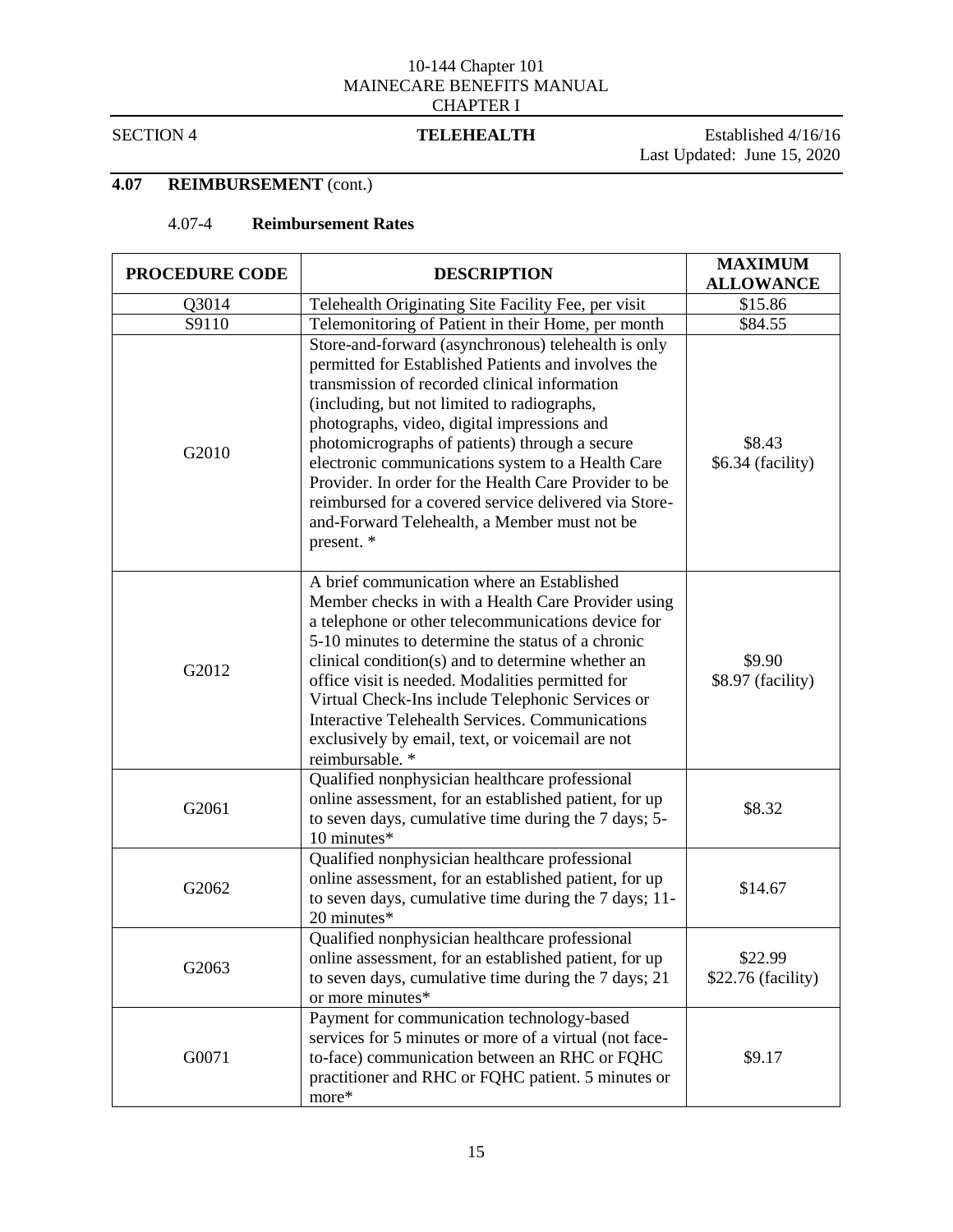SECTION 4 **TELEHEALTH** Established 4/16/16 Last Updated: June 15, 2020

| <b>PROCEDURE CODE</b> | <b>DESCRIPTION</b>                                                                                                                                                                                                                | <b>MAXIMUM</b><br><b>ALLOWANCE</b> |
|-----------------------|-----------------------------------------------------------------------------------------------------------------------------------------------------------------------------------------------------------------------------------|------------------------------------|
| 98966                 | Telephone assessment and management service<br>provided by a qualified non-physician health care<br>professional; 5-10 minutes of medical discussion                                                                              | \$11.89                            |
| 98967                 | Telephone assessment and management service<br>provided by a qualified non-physician health care<br>professional; 11-20 minutes of medical discussion                                                                             | \$23.16                            |
| 98968                 | Telephone assessment and management service<br>provided by a qualified non-physician health care<br>professional; 21-30 minutes of medical discussion                                                                             | \$33.95                            |
| 99421                 | Online E/M service, for an established patient, for up<br>to 7 days, cumulative timing during the 7 days; 5-10<br>minutes*                                                                                                        | \$10.33<br>\$8.95(facility)        |
| 99422                 | Online digital E/M service, for an established patient,<br>for up to 7 days; 11-20 minutes*                                                                                                                                       | \$20.59<br>\$18.29(facility)       |
| 99423                 | Online digital E/M service, for an established patient,<br>for up to 7 days, cumulative time during the 7 days;<br>21 or more minutes                                                                                             | \$33.27<br>\$29.13(facility)       |
| 99441                 | Telephone evaluation and management service; 5-10<br>minutes of medical discussion*                                                                                                                                               | \$11.89                            |
| 99442                 | Telephone evaluation and management service; 11-<br>20 minutes of medical discussion*                                                                                                                                             | \$23.16                            |
| 99443                 | Telephone evaluation and management service; 21-<br>30 minutes of medical discussion*                                                                                                                                             | \$33.95                            |
| 99446                 | Interprofessional Telephone/ internet assessment and<br>management services provided by a Consultative<br>Physician including a verbal and written report; 5-10<br>minutes of medical consultative discussion and<br>review       | \$24.14                            |
| 99447                 | Interprofessional Telephone/ internet assessment and<br>management services provided by a Consultative<br>Physician including a verbal and written report; 11-<br>20 minutes of medical consultative discussion and<br>review     | \$40.51                            |
| 99448                 | Interprofessional Telephone/ internet assessment and<br>management services provided by a Consultative<br>Physician including a verbal and written report; 21-<br>30 minutes of medical consultative discussion and<br>review     | \$61.05                            |
| 99449                 | Interprofessional Telephone/ internet assessment and<br>management services provided by a Consultative<br>Physician including a verbal and written report; 31 or<br>more minutes of medical consultative discussion and<br>review | \$82.60                            |